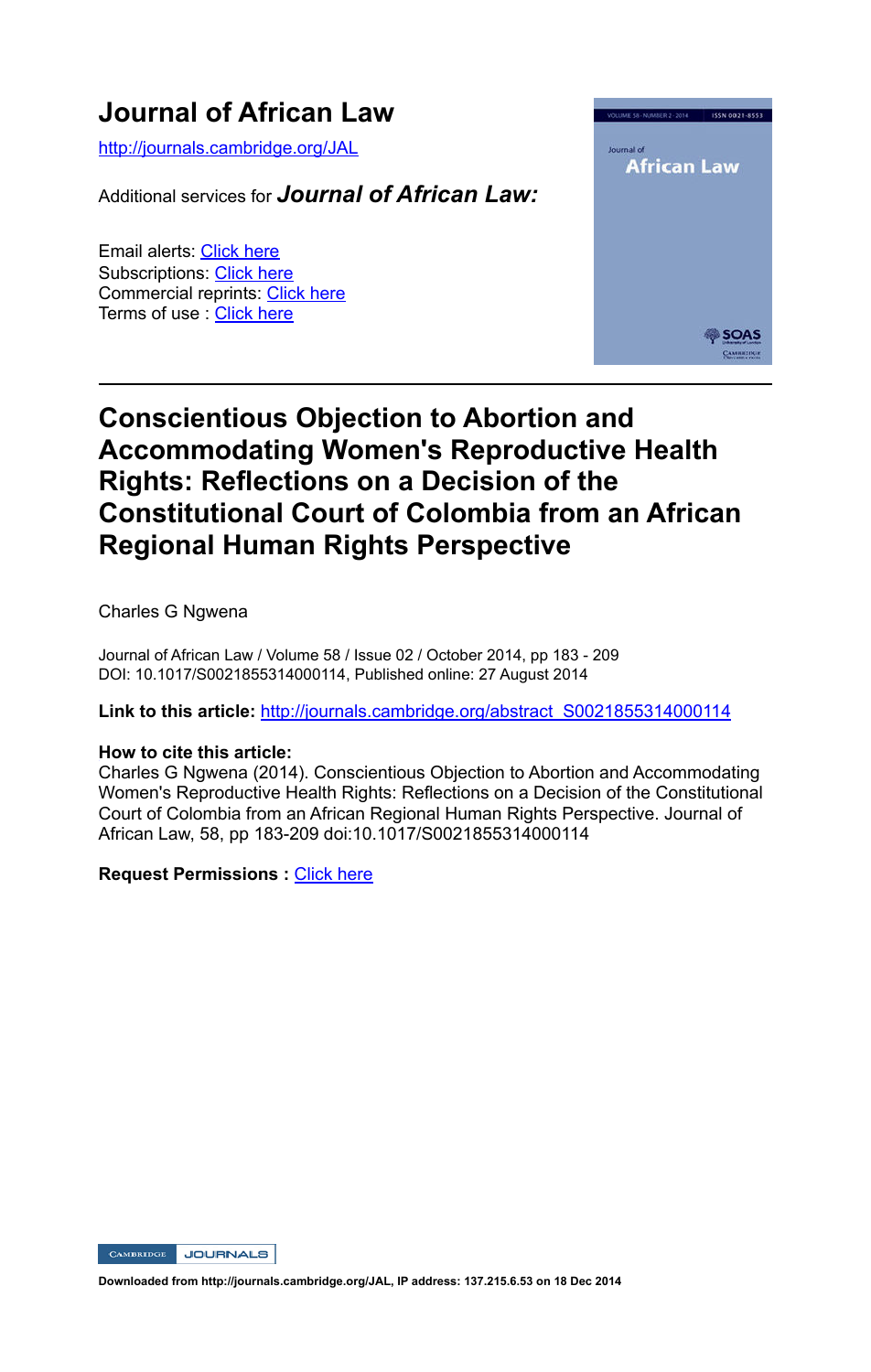# Conscientious Objection to Abortion and Accommodating Women's Reproductive Health Rights: Reflections on a Decision of the Constitutional Court of Colombia from an African Regional Human Rights Perspective

Charles G Ngwena\*

# Abstract

If applied in isolation from the fundamental rights of women seeking abortion services, the right to conscientious objection can render any given rights to abortion illusory, including the rights to health, life, equality and dignity that are attendant to abortion. A transformative understanding of human rights requires that the right to conscientious objection to abortion be construed in a manner that is subject to the correlative duties which are imposed on the conscientious objector, as well as the state, in order to accommodate women's reproductive health rights. In recent years, the Colombian Constitutional Court has been giving a judicial lead on the development of a right to conscientious objection that accommodates women's fundamental rights. This article reflects on one of the court's decisions and draws lessons for the African region.

# INTRODUCTION

In the early years of independence, the use of foreign cases as persuasive authorities by domestic courts in the African region tended to be confined to a north-to-south flow of precedents from former European colonizing countries.1 This is not surprising, as almost all the modern jurisprudence that was inherited by newly independent states would have been "received law" with origins in colonizing countries located in the global north.<sup>2</sup> However, with the advent of wide-ranging legal reforms in the postindependence era, not least the adoption of modern constitutions with supremacy over other laws, including laws historically tethered to received laws, $3$  the African legal landscape is much changed. African courts can do

LLB, LLM (Wales), LLD (Free State). Professor, Centre for Human Rights, Faculty of Law, University of Pretoria.

<sup>1</sup> W Menski Comparative Law in Global Context: The Legal Systems of Asia and Africa (2nd ed, 2006, Cambridge University Press).

<sup>2</sup> F Banda Women, Law and Human Rights: An African Perspective (2005, Hart Publishing) at 13–15.

<sup>3</sup> D Omar "Constitutional development: The African experience" in V Jackson and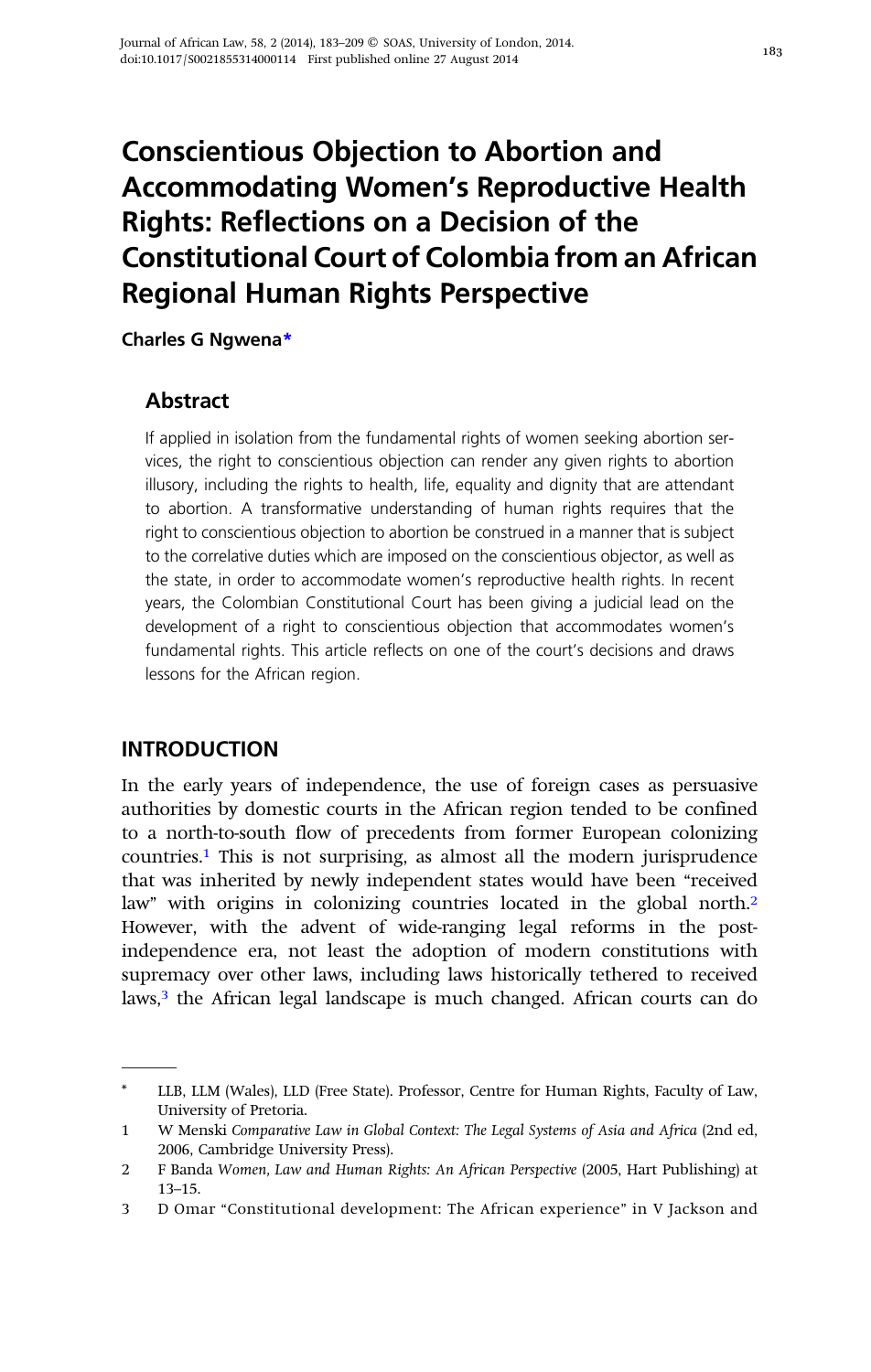well to search far and wide for persuasive precedents, including precedents from countries with which they have no colonial ties.

The rise of constitutionalism across the world<sup>4</sup> and the globalization of modern human rights<sup>5</sup> are opening doors to the emergence of a normative legal value system that has cross-cultural appeal and calls for interjurisdictional exchanges of jurisprudence.<sup>6</sup> Ratification of human rights treaties at the United Nations and regional levels gives African domestic courts a persuasive rationale to engage in more searching "comparativism". 7 Without ignoring the histories and constitutional arrangements of their own jurisdictions, African courts have much to gain from diligently exploring how courts in other parts of the world are interpreting domestic laws in areas that intersect with comparable constitutional and human norms. The advent of constitutional courts in some African countries underscores a new regional awakening about the need for domestic courts with specialized constitutional competence to develop and apply jurisprudence optimally for the respect, protection and fulfilment of rights guaranteed by domestic bills of rights that, in turn, are modelled on universal human rights.<sup>8</sup>

For the African region, south-to-south jurisprudential flows, which can become an important part of the jurisprudential pathways that feed into the development of jurisprudence in the region, have been a route less travelled. Against the backdrop of the desirability of savouring precedents from as wide a field of countries as possible, this article examines the decision of the Constitutional Court of Colombia in Case T-388/09. <sup>9</sup> It critically evaluates the contribution that this decision can make towards promoting an understanding of a right to conscientious objection to abortion which accommodates the human rights of women to abortion in the African region.

In recent years, the Colombian Constitutional Court, which was created under the Colombian Constitution of 1991 to mark a period of transition to a democratic order in which fundamental rights are protected, has been demonstrating increasing receptiveness to vindicating women's rights.10 Indeed, it

contd

M Tushnet (eds) Defining the Field of Comparative Constitutional Law (2002, Praeger) 175 at 180–82.

<sup>4</sup> B Ackerman "The rise of world constitutionalism" (1997) 83 Virginia Law Review 771.

<sup>5</sup> A An-Na'im (ed) Human Rights Under African Constitutions: Realizing the Promise for Ourselves (2003, University of Pennsylvania Press); H Klug Constituting Democracy: Law, Globalism and South Africa's Political Reconstruction (2000, Cambridge University Press).

<sup>6</sup> H Botha "Comparative law and constitutional adjudication: A South African perspective" (2007) Jahrbuch des Öffentlichen Rechts der Gegenwart 569.

<sup>7</sup> L Wienrib "Constitutional conceptions and constitutional comparativism" in Jackson and Tushnet (eds) Defining the Field of Comparative Constitutional Law, above at note 3, 3 at 3–4.

<sup>8</sup> Klug Constituting Democracy, above at note 5.

<sup>9</sup> Decision of the Colombian Constitutional Court: Case T-388/09 (2009).

<sup>10</sup> M Morgan "Emancipatory equality: Gender jurisprudence under the Colombian Constitution" in B Baines and R Rubio-Marin (eds) The Gender of Constitutional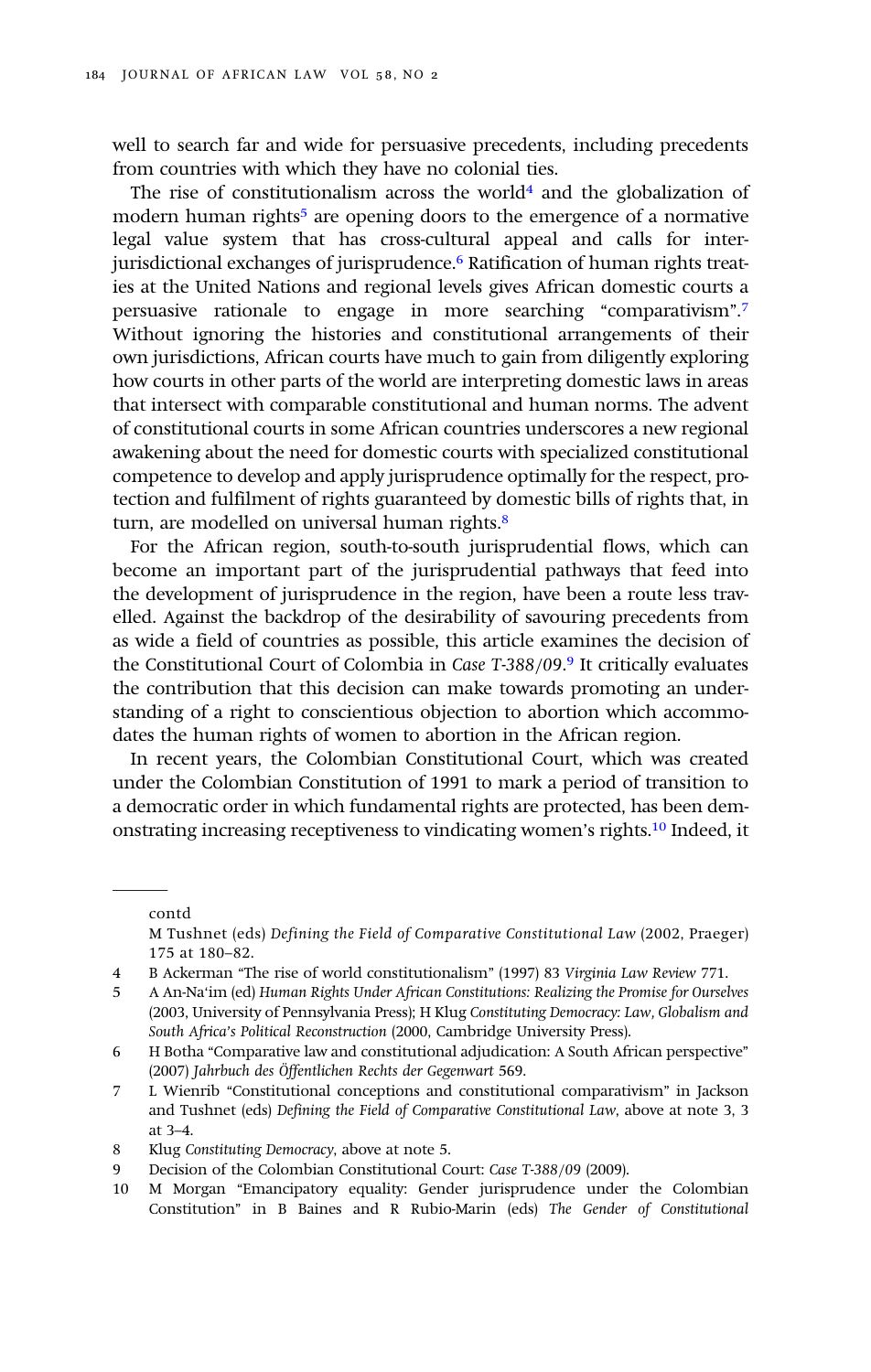has been consolidating its position as a leading domestic court in the development of constitutional jurisprudence that promotes gender equality in ways that align with modern conceptions of women's international human rights, including conceptions inspired by the Convention on the Elimination of All Forms of Discrimination against Women (CEDAW).<sup>11</sup> Amongst other reproductive health rights areas, the Colombian Constitutional Court has been demonstrating global leadership in abortion.

The focus of this article, Case T-388/09, is a decision that assumed the legality of abortion under domestic law as laid down in Case C-355/06. <sup>12</sup> In Case C-355/06, the Colombian court made a ground-breaking decision of transnational significance when it ruled that the prohibition of abortion in all circumstances was unconstitutional under the Colombian Penal Code. The jurisprudential significance of Case C-355/06 lies not only in the judicial liberalization of abortion using constitutional law jurisprudence; it also lies in the establishment of a right to abortion using an approach grounded in human rights imperatives.<sup>13</sup> Using a human rights sensitive approach, the court framed abortion as an integral part of realizing reproductive autonomy. It treated women seeking abortion as moral agents and not as sacrificial reproductive instruments at the service of humanity, thus breaking from gender stereotypes that underpin and sustain the historical criminalization of abortion worldwide.<sup>14</sup> The court innovatively rejected an approach that frames abortion in dichotomous terms and as a clash between women's rights and foetal rights.<sup>15</sup> While conceding that the state had a legitimate interest in protecting foetal life, it said that the interest did not flow from a constitutional right to life as such.<sup>16</sup> Rather, it flowed from a "constitutional value of life"

contd

Jurisprudence (2005, Cambridge University Press) 75; R Rubio-Marín and M Morgan "Constitutional domestication of international gender norms: Categorizations, illustrations and reflections from the nearside of the bridge" in K Knop (ed) Gender and Human Rights (2004, Oxford University Press) 114 at 119–21 and 139–42.

<sup>11</sup> CEDAW, GA res 34/180, adopted 18 December 1979 and entered into force 3 September 1981; Rubio-Marín and Morgan, id at 120 and 139–42; Morgan, id at 75.

<sup>12</sup> Decision of the Colombian Constitutional Court: Case T-355/06 (2006); R Cook "Excerpts of the Constitutional Court's ruling that liberalized abortion in Colombia" (2007) 15 Reproductive Health Matters 160. Prior to Case C-355/06, the Colombian Constitutional Court's position was that the prohibition of abortion under the Colombian Penal Code, even in cases of rape, was compatible with the Colombian Constitution; see decisions of the Colombian Constitutional Court in Case C-133/94 (1994) and Case C-013/97 (1997).

<sup>13</sup> Cook, id at 160–62.

<sup>14</sup> R Cook and S Cusack Gender Stereotyping: Transnational Legal Perspectives (2010, University of Pennsylvania Press) at 85–87; R Siegel "Reasoning from the body: A historical perspective on abortion regulations and questions of equal protection" (1992) 44 Stanford Law Review 261 at 277.

<sup>15</sup> L Tribe Abortion: The Clash of Absolutes (1990, WW Norton & Co).

<sup>16</sup> The preamble to the Colombian Constitution mentions "life" as one of the values that the Colombian Constitution seeks to protect. Art 2 recognizes that the state exists in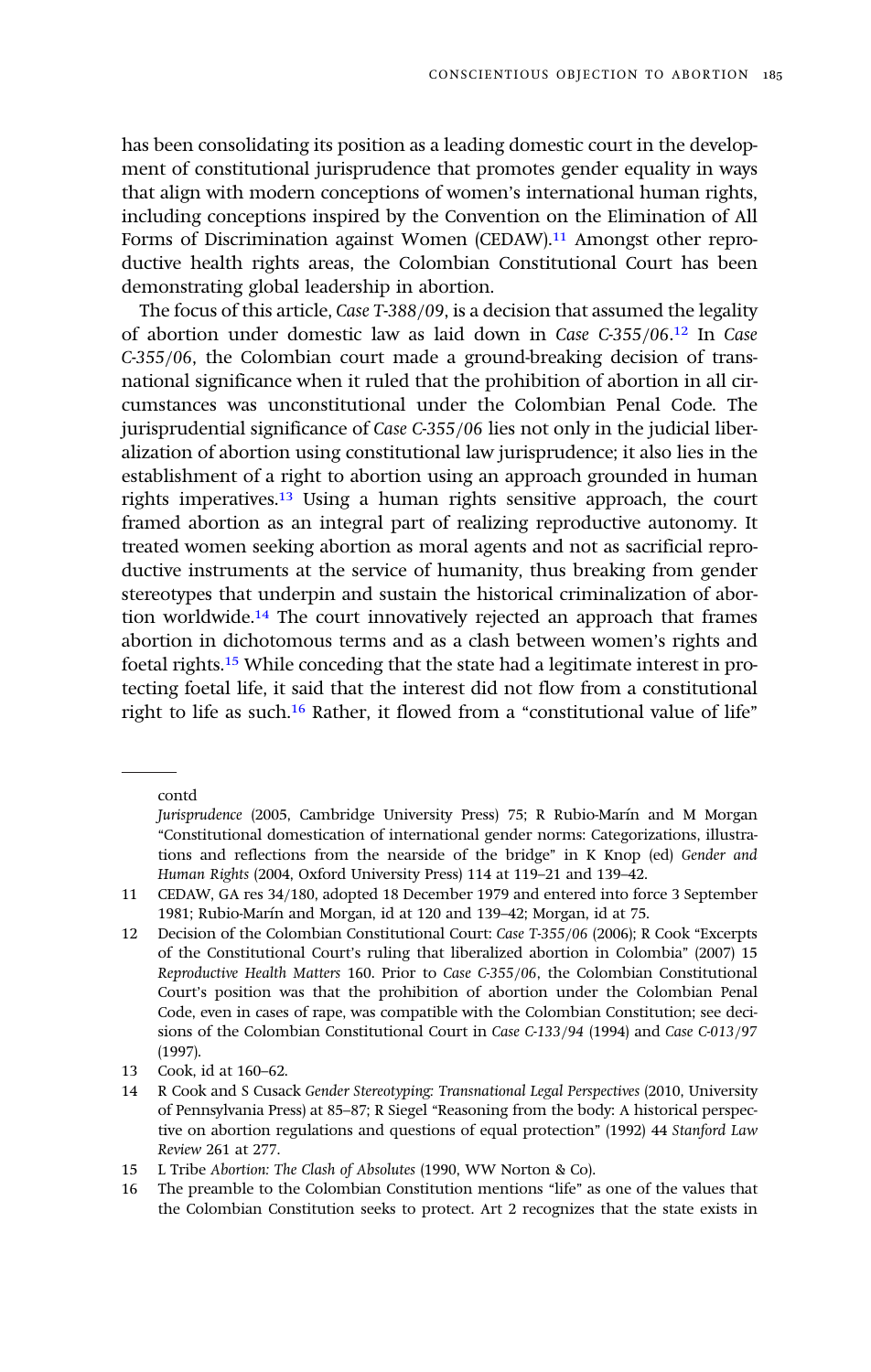which does not derive the same level or degree of protection as that granted to a pregnant woman.17

In establishing women's rights to abortion in Case C-355/06, the court looked beyond the rights to dignity, free development of the personality, health, life and physical integrity guaranteed by the Colombian Constitution. It also drew from international human rights treaties, including the International Covenant on Economic, Social and Cultural Rights (CESCR)<sup>18</sup> and CEDAW. Furthermore, it went beyond merely enunciating the right to abortion, to articulating the corresponding state duties for implementing such a right, including making abortion services available and accessible throughout the country's public health sector. By tethering individual rights to positive state obligations, the court highlighted the transformative and intertwined nature of domestic constitutional duties and human rights. Aligning itself with the philosophy of the indivisibility of human rights underpinning the CESCR, it conceived constitutionally guaranteed fundamental rights as not only obligations of restraint on the part of the state, but also positive obligations that implicate state dispersal of resources necessary to fulfil the rights.<sup>19</sup>

In Case T-388/09, the Colombian Constitutional Court addressed the intersection between a right to abortion and a right to conscientious objection to abortion. It sought to determine whether, under Colombian law, judicial officers could invoke the right to conscientious objection to justify recusing themselves from hearing a case in which an injunction was being sought to compel a health facility to provide an abortion to a woman who was legally entitled to abortion services under domestic law. It held that the right to conscientious objection to abortion applies only to personnel directly involved in the performance of a procedure for terminating a pregnancy. More specifically, the court held that the right does not extend to judicial officers hearing a case that pertains to abortion. In reaching this conclusion, the court also took the opportunity to address the broader parameters of the rights and obligations attendant to conscientious objection invoked within the healthcare sector. It is these broader aspects that this article focuses on when drawing lessons for the development of human rights standards in the African region.

Case T-388/09 is an important contribution towards jurisprudence with transnational appeal. It sites the right to conscientious objection within a framework that is ultimately grounded in human rights. The decision

contd

order to protect the life of the people in Colombia; art 11 says that the right to life is inviolable.

<sup>17</sup> Case T-355/06, above note 12, para 5.

<sup>18</sup> GA res 2200A (XXI), adopted 16 December 1966 and entered into force 3 January 1976.

<sup>19</sup> S Fredman Human Rights Transformed: Positive Rights and Positive Duties (2008, Oxford University Press).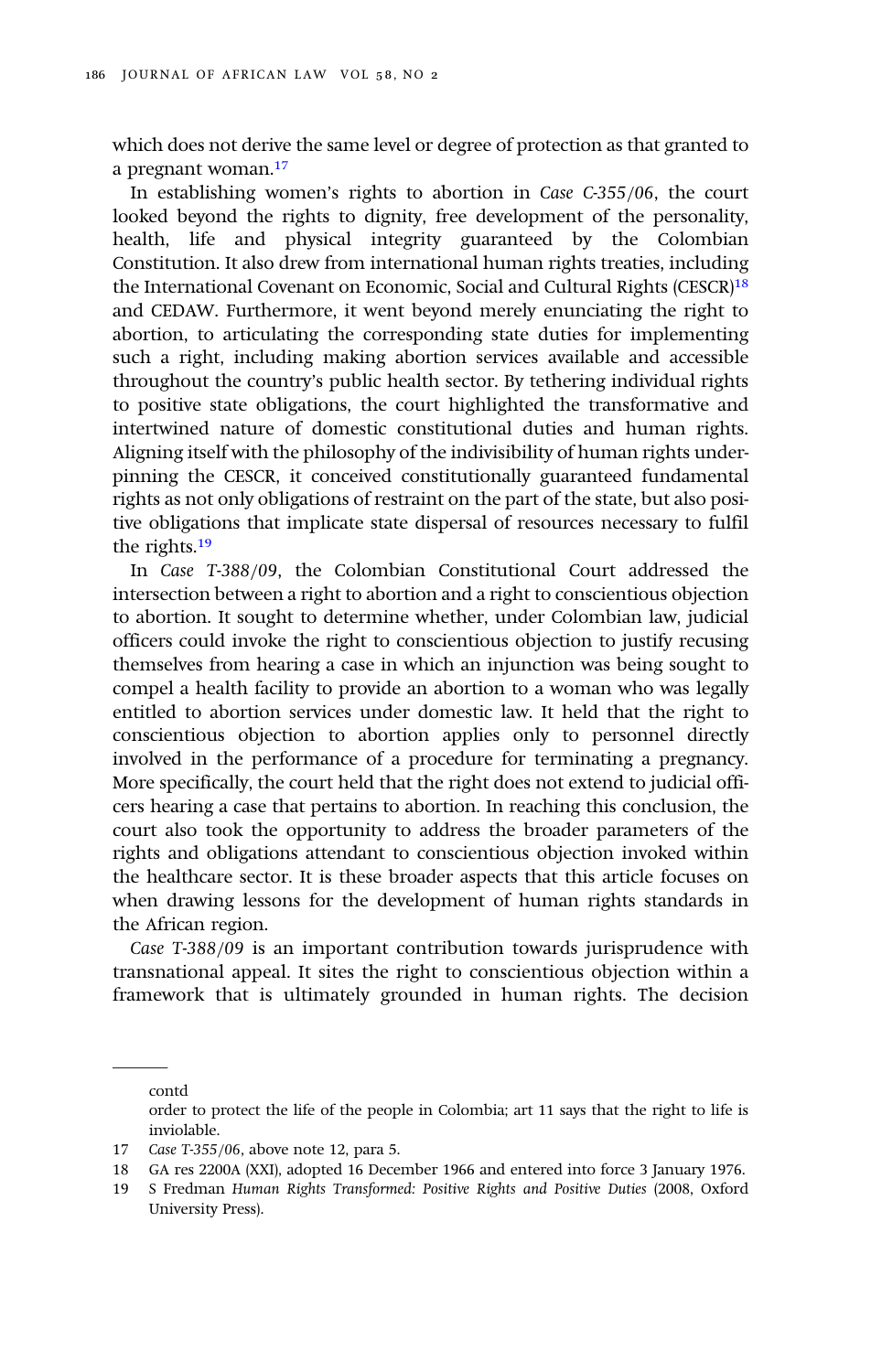should appeal to African domestic courts and African regional treaty bodies as they do not have precedents of their own on the right to conscientious objection, but are obliged to interpret and apply laws that recognize women's rights to abortion as well as attendant rights such as the rights to health, life, equality and human dignity. State obligations arising from the regional human rights system that is built around the African Charter on Human and Peoples' Rights (African Charter),<sup>20</sup> including obligations arising from the rights to equality and equal protection of the law, $21$  life and integrity of the person,<sup>22</sup> and health,<sup>23</sup> which are implicated in abortion,<sup>24</sup> are good reasons for African human rights treaty bodies to develop jurisprudence of their own on the right to conscientious objection. Furthermore, the fact that the Protocol to the African Charter on the Rights of Women in Africa (Maputo Protocol), which explicitly recognizes women's rights to abortion as human rights, $25$  implicitly requires African Charter treaty bodies as well as states to develop human rights standards for implementing access to abortion, including standards for regulating the right to conscientious objection, is a compelling reason for the development of regional jurisprudence on conscientious objection. The right to conscientious objection to abortion assumes the existence of a legal duty to provide abortion services. For this reason, it serves well to begin by appreciating the nature of African abortion laws, and the extent to which they require the provision of abortion services.

# AN OVERVIEW OF AFRICAN ABORTION LAWS AND THE MISRECOGNITION OF WOMEN

Historically, virtually all member states of the African Union have regulated abortion through a crime and punishment model that has been indifferent to women's reproductive health, lives, dignity and agency.<sup>26</sup> African abortion laws are a colonial bequest whose imprint remains visible today in the design laws of many African countries as well as in the toll of unsafe abortion related illnesses, disabilities and deaths. The laws that were transplanted to African colonies were replicas of laws in the colonizing countries. Whether the laws originated from the codified laws of Belgium, France, Italy, Spain or

<sup>20</sup> Adopted 27 June 1981, entered into force 21 October 1986: OAU doc CAB/LEG/67/3 rev 5, 1520 UNTS 217.

<sup>21</sup> Id, arts 2 and 3.

<sup>22</sup> Id, art 4.

<sup>23</sup> Id, art 16.

<sup>24</sup> C Ngwena "Inscribing abortion as a human right: Significance of the Protocol on the Rights of Women in Africa" (2010) 32 Human Rights Quarterly 783 at 811–12.

<sup>25</sup> Art 14(2)(c) of the Maputo Protocol, AHG/res 240 (XXXI), adopted 11 July 2003 and entered into force 25 November 2005.

<sup>26</sup> C Ngwena "Access to legal abortion: Developments in Africa from a reproductive and sexual health rights perspective" (2004) 19 South African Public Law 328.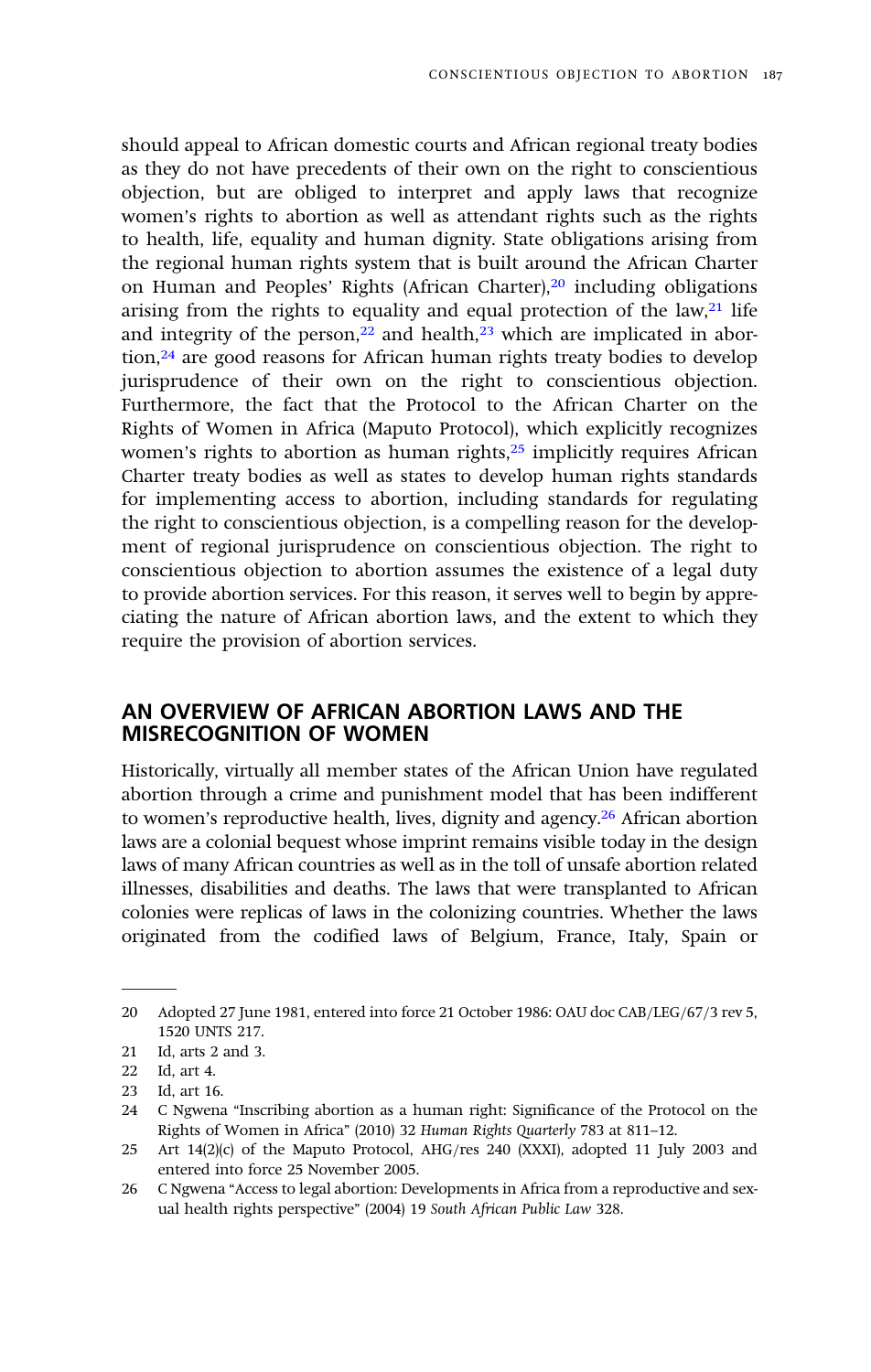Portugal or the common or statutory law of England, characteristically, they all criminalized abortion and were overly restrictive.27

Though the underlying rationale for criminalizing abortion was ostensibly ecclesiastical (to protect unborn life and mark abortion as a mortal  $sin)^{28}$  criminalization also served a broader political economy. Abortion laws that were transplanted to the colonies were animated by a philosophy which was profusely gendered. Women were "misrecognized"<sup>29</sup> and motherhood was implicitly prescribed as a principal vocation. Women's equality and reproductive autonomy were not accommodated.<sup>30</sup> Abortion was stigmatized as an illegitimate health need, leaving little room for acknowledging a woman's reproductive agency, except when her life was literally so imperilled by pregnancy as to be physically unable to continue with a pregnancy. $31$ Promoting women's access to abortion, as part of realizing reproductive healthcare, was thus alien to the objects of criminalization. Ultimately, criminalization of abortion was a manifestation of law not as a neutral, freefloating value but of law grounded in patriarchy.32 Criminalization served to perpetuate dominant cultural traditions about human reproduction.<sup>33</sup> It marked women's bodies as physiological and women's social role as gendered. In colonial abortion polity, women were over-determined and officially subordinated to an institutionalized androcentric confluence of interests at the service of imported masculine Catholic and Protestant theologies and patriarchal secular authorities.<sup>34</sup>

In colonial dispensations in which the pervading public assumption was that abortion was illegal, determining the parameters of the right to conscientious objection became redundant. However, the post-independence era has witnessed a changing legal landscape, with the advent of the constitutionalization of individual rights and human rights. Furthermore, the region has experienced abortion law reforms at the domestic as well as regional levels. These developments call for clarification and, equally significant, implementation of individual rights and professional responsibilities attendant to the

<sup>27</sup> Id at 335–38.

<sup>28</sup> R Cook and B Dickens "Human rights dynamics of abortion law reform" (2003) 25 Human Rights Quarterly 1 at 8–9.

<sup>29</sup> N Fraser Justice Interruptus: Critical Reflections on the 'Postsocialist' Condition (1997, Routledge) at 11–39.

<sup>30</sup> R Cook and S Howard "Accommodating women's differences under the Women's Anti-Discrimination Convention" (2007) 56 Emory Law Journal 1039 at 1070–83.

<sup>31</sup> Siegel "Reasoning from the body", above at note 14 at 365; Cook and Howard "Accommodating women's differences", id at 1048–51.

<sup>32</sup> C Smart Feminism and the Power of Law (1989, Routledge) at 88.

<sup>33</sup> R Cook et al Reproductive Health and Human Rights: Integrating Medicine, Ethics, and Law (2003, Clarendon Press) at 213.

<sup>34</sup> Cook and Dickens "Human rights dynamics", above at note 28 at 8–9; E Vuola "Thinking otherwise: Dussel, liberation theology and feminism" in L Alcoff and E Mendieta (eds) Thinking From The Underside of History: Enrique Dussel's Philosophy of Liberation (2000, Rowman & Littlefield) 149 at 166.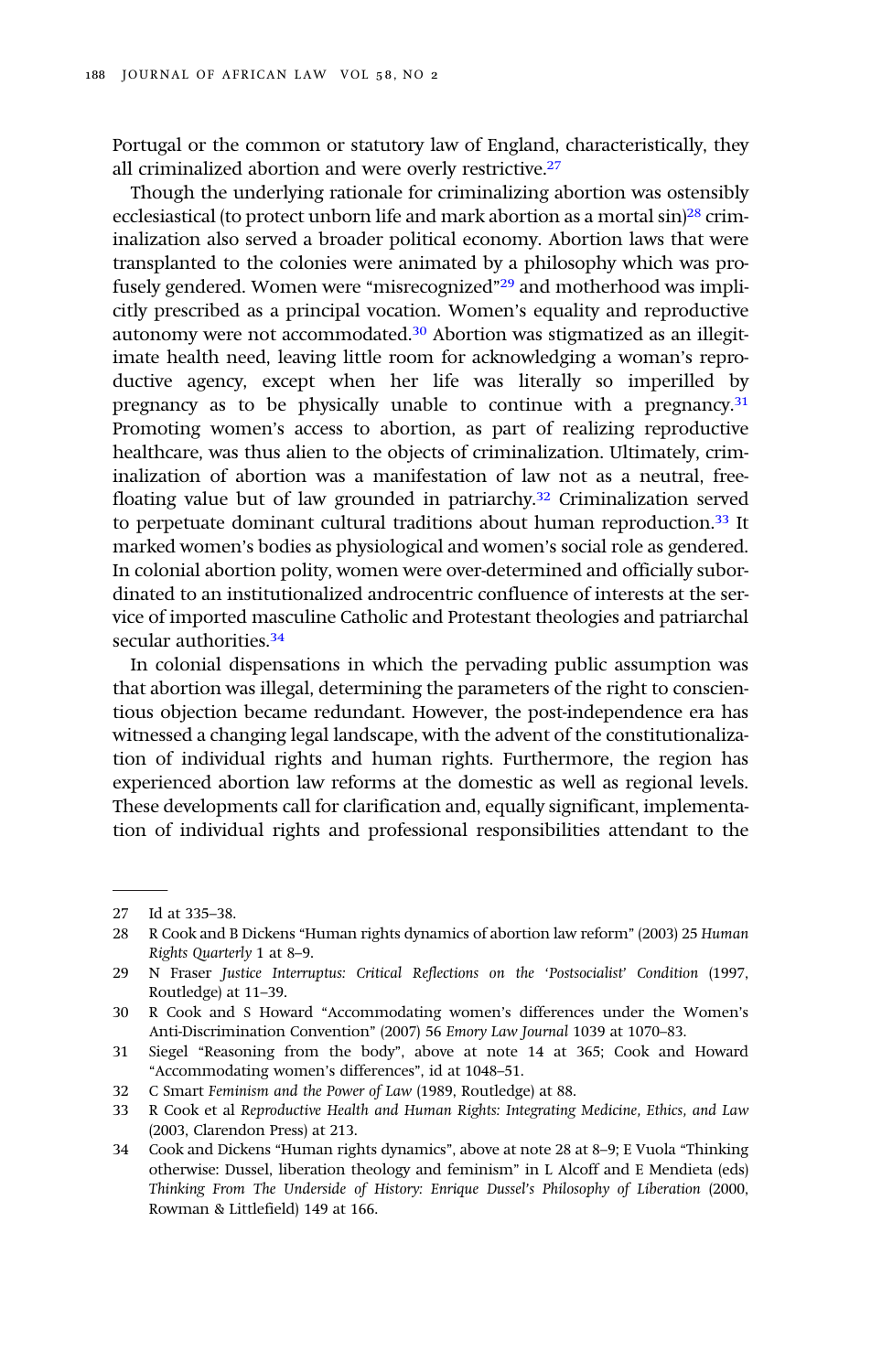regulation of abortion in the African region, in a manner than could not have been remotely conceived at the time when abortion laws first made their entry into the region.

On the one hand, the African region ranks as a region with one of the world's most restrictive abortion laws, alongside Latin America. Several African countries have not taken any formal steps towards reform, and have simply retained colonially spawned abortion laws.<sup>35</sup> Furthermore, where there has been domestic reform, it has tended to be incremental, in contrast, for example, to the more radical reforms in former colonizing countries. Cape Verde,  $36$  South Africa,  $37$  Tunisia  $38$  and Zambia  $39$  are the only countries in the region that recognize mere request or socio-economic circumstances as grounds for abortion. On the other hand, in the last three decades or more, an increasing number of African states have reformed highly restrictive laws ostensibly to provide women with safe abortion choices and, thereby, eradicate mortality and morbidity related to unsafe abortions.<sup>40</sup> Besides, several countries now recognize rape, incest or foetal malformations as grounds for abortion, over and above the ground of saving the life of the pregnant woman. An even more significant development is that approximately half of the countries in the African region now recognize a threat to the pregnant woman's health as a ground for abortion.<sup>41</sup>

Domestic reforms aside, a unique development in the African region has been the recognition of abortion as a human right under the African Charter based human rights system. In 2003, the African Union adopted the Maputo Protocol to supplement and augment the protection of women's rights under the African Charter, which was perceived as providing inadequate protection.<sup>42</sup> The protocol was adopted to emphasize the need to promote gender equality, and protect women's right to substantive equality and

- 38 Tunisian Law No 65-25 of 1965, as amended.
- 39 Zambian Termination of Pregnancy Act of 1972.

<sup>35</sup> Countries falling into this category are: Angola, Central African Republic, Congo (Brazzaville), Côte d'Ivoire, Democratic Republic of Congo, Egypt, Gabon, Guinea-Bissau, Libya, Madagascar, Malawi, Mauritania, São Tomé and Príncipe, Senegal, Somalia, Tanzania and Uganda: Center for Reproductive Rights World's Abortion Laws Map 2013, available at: [<http:](http://www.womenonwaves.org/en/page/4541/abortion-laws-map-center-for-reproductive-rights)//[www.womenonwaves.org](http://www.womenonwaves.org/en/page/4541/abortion-laws-map-center-for-reproductive-rights)/[en](http://www.womenonwaves.org/en/page/4541/abortion-laws-map-center-for-reproductive-rights)/[page](http://www.womenonwaves.org/en/page/4541/abortion-laws-map-center-for-reproductive-rights)/[4541](http://www.womenonwaves.org/en/page/4541/abortion-laws-map-center-for-reproductive-rights)/[abortion-laws](http://www.womenonwaves.org/en/page/4541/abortion-laws-map-center-for-reproductive-rights)[map-center-for-reproductive-rights>](http://www.womenonwaves.org/en/page/4541/abortion-laws-map-center-for-reproductive-rights) (last accessed 29 January 2014).

<sup>36</sup> Law of 31 December 1986 of Cape Verde.

<sup>37</sup> South African Choice on Termination of Pregnancy Act 92 of 1996, as amended.

<sup>40</sup> E Brookman-Amissah and J Moyo "Abortion law reform in sub-Saharan Africa: No turning back" (2004) 12 Reproductive Health Matters 227; R Boland and L Katzive "Developments in laws on induced abortion: 1998–2007" (2008) 34 International Family Law Planning Perspectives 110 at 115–16.

<sup>41</sup> Center for Reproductive Rights World's Abortion Laws, above at note 35.<br>42 Maputo Protocol, above at note 25; R Murrav Human Rights in Africa: 1

Maputo Protocol, above at note 25; R Murray Human Rights in Africa: From OAU to the African Union (2004, Cambridge University Press); Banda Women, Law and Human Rights, above at note 2 at 66–82; F Viljoen International Human Rights Law in Africa (2nd ed, 2012, Oxford University Press) at 50–59.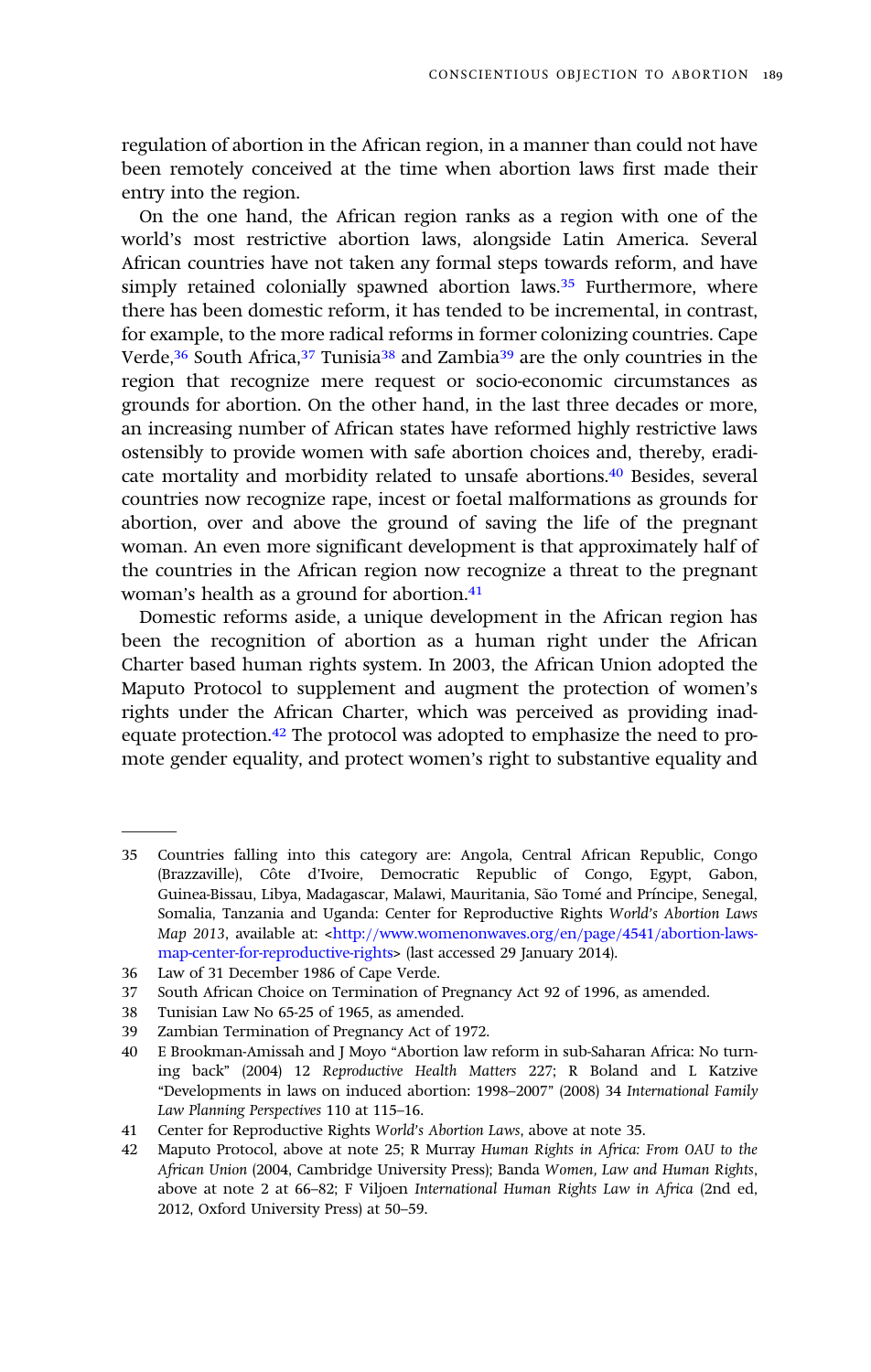non-discrimination against the historical backdrop of a region with persistent gender based discrimination.<sup>43</sup> The region's abiding patriarchal legal cultures, customs and traditions in many spheres of life, including the reproductive sphere, have served to subordinate, impoverish and diminish the personhood of women. The Maputo Protocol, which came into force in 2005, was widely welcomed as an historic event and a huge step forward in the promotion of women's equality rights in the African region.<sup>44</sup>

The Maputo Protocol became the first international treaty to recognize abortion as a human right with corresponding duties on the state.<sup>45</sup> It situates abortion as a human right within a broader compass of rights intended to respect, protect and fulfil sexual and reproductive rights. Article 14(2)(c) of the protocol recognizes a right to abortion in cases where the pregnancy poses a risk to the life or health of the pregnant woman, or the life of the foetus, or where the pregnancy results from sexual assault, rape or incest. Article 26 of the protocol explicitly tethers state obligations to individual rights, enjoining state parties to adopt all necessary measures, including budgetary measures, to fulfil the rights guaranteed by the protocol. Thus, state obligations arising from article 14(2)(c) require implementation at the state level, not just in terms of recognizing the grounds for abortion, but also providing the requisite infrastructure, including health information and health care services for the fulfilment of abortion rights guaranteed by the protocol.

However, despite reforms at the domestic and regional levels, African abortion laws have, on the whole, remained inaccessible to women with unwanted pregnancies, as have abortion services. Equally, reforms have not filtered through to healthcare professionals who are deterred from providing even lawful services for fear of prosecution.<sup>46</sup> There has been very little effective implementation of the law itself. Only a miniscule number of countries have developed and implemented guidelines and protocols to clarify the rights and obligations in legal abortion, not just to women seeking abortion, but also to healthcare professionals who have the competence and responsibility to provide abortion services.<sup>47</sup>

A major failing of African abortion law reforms is that they have not served to clarify the law or create new rights and services that empower women, in

<sup>43</sup> Banda, ibid; Viljoen ibid.

<sup>44</sup> Ibid.

<sup>45</sup> Ngwena "Inscribing abortion as a human right", above at note 24.

<sup>46</sup> B Johnson et al "Reducing unplanned pregnancy and abortion in Zimbabwe through postabortion contraception" (2002) 33 Studies in Family Planning 195 at 195.

<sup>47</sup> Ethiopia, Ghana and Zambia are the main examples in this regard. Their guidelines are respectively: Family Health Department Technical and Procedural Guidelines for Safe Abortion Services in Ethiopia (2006, Family Health Department); Republic of Ghana Prevention and Management of Unsafe Abortion: Comprehensive Care Services, Standards and Protocols (2006, Republic of Ghana); and Ministry of Health Standards and Guidelines for Reducing Unsafe Morbidity and Mortality in Zambia (2009, Ministry of Health).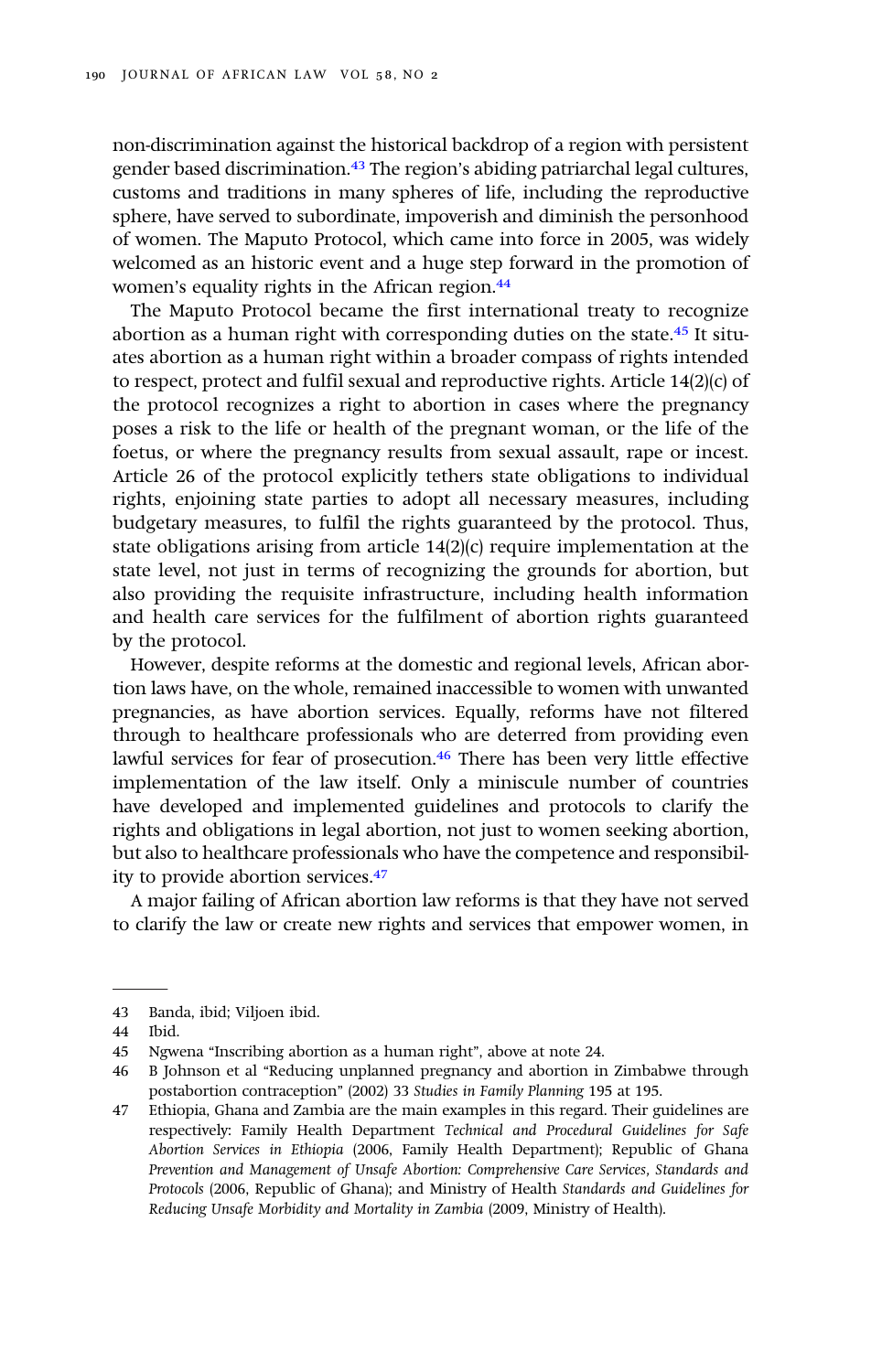particular poor women and those who live in rural areas.48 Instead, the laws have remained a barrier even after liberalization. The region has the highest incidence of unsafe abortion even in countries where abortion has been substantially liberalized.<sup>49</sup> Each year, an estimated 6.2 million women have unsafe abortions.<sup>50</sup> This is largely a result of illegal abortions that are performed outside the formal health sector by unskilled persons and / or in unhygienic conditions. While unsafe abortion accounts for the deaths of 47,000 women globally, 29,000 of these women (62 per cent) are from the African region, especially sub-Saharan Africa.<sup>51</sup> While it is equitable access to abortion services that ultimately makes decisive progress towards eradicating mortality and morbidity related to unsafe abortion, the chilling effect of the criminalization of abortion, and its sustenance by abortion law reforms that have not been implemented, are major incentives for unsafe abortion.

Against a backdrop of dysfunctional abortion laws, a discourse on the right to conscientious objection should be understood as part of raising awareness about the need to transform African abortion regimes in ways that accommodate women's fundamental rights. Once African countries start earnestly implementing abortion laws, the issue of conscientious abortion is likely to come to the fore, as the experience of South Africa shows.<sup>52</sup>

## Conscientious objection and the South African Choice on Termination of Pregnancy Act

South Africa's Choice on Termination of Pregnancy Act 92 of 1996 (CTOPA) was introduced with a view to achieving a paradigm shift in the regulation of abortion: a shift from an historically embedded crime and punishment model to a human rights inspired reproductive health model that puts women's reproductive needs at the centre.<sup>53</sup> The preamble to CTOPA succinctly captures the radical orientation of the act when, as a way of encapsulating the ultimate legislative intent, it says that the act repeals the "restrictive and inaccessible" provisions of the Abortion and Sterilization Act 2 of 1975 (the predecessor to CTOPA) and "promotes reproductive rights and extends freedom of choice by affording every woman the right to choose whether to have an early, safe and legal termination of pregnancy according to her individual beliefs".

As can be expected, not all South Africans, including healthcare professionals, welcomed CTOPA. Hitherto, abortion had been a privilege bestowed

<sup>48</sup> R Cook and B Dickens "Abortion laws in African Commonwealth countries" (1981) 25 Journal of African Law 60 at 65.

<sup>49</sup> World Health Organization Unsafe Abortion: Global and Regional Estimates of the Incidence of Unsafe Abortion and Associated Mortality in 2008 (2011, World Health Organization) at 27.

<sup>50</sup> Id at 1.

<sup>51</sup> Id at 28.

<sup>52</sup> C Ngwena "Conscientious objection and legal abortion in South Africa: Delineating the parameters" (2003) 28 Journal for Juridical Science 1.

<sup>53</sup> Id "The history and transformation of abortion law in South Africa" (1998) 30 Acta Academica 32.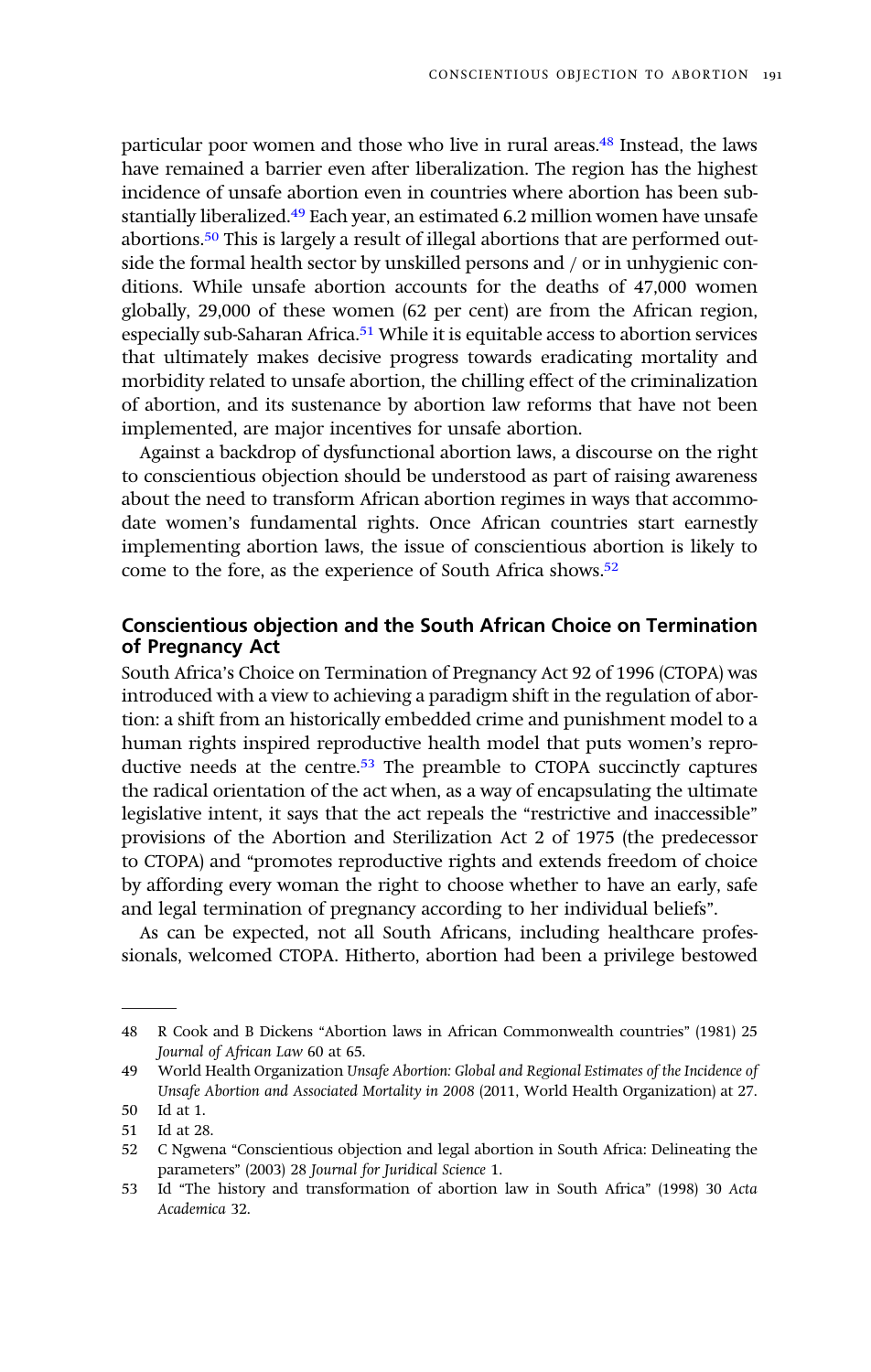by an absolutely sovereign Parliament operating within a broader polity that had given sanctity to authoritarianism, racism, sexism and other marginalizing norms.<sup>54</sup> The recognition of abortion rights under CTOPA was part of transforming the country's past. CTOPA draws its impulse from a constitution that is transformative<sup>55</sup> and contemplates substantive equality<sup>56</sup> through responding to diverse legacies of inequality, including inequalities relating to gender and reproductive health. Section 12(2) of the South African Constitution, which guarantees everyone a right to bodily and psychological integrity, also guarantees a "right to make decisions concerning reproduction", thus unambiguously recognizing reproductive autonomy. Section 27 (1) of that constitution reinforces reproductive autonomy through guaranteeing everyone a right of access to healthcare services, including "reproductive healthcare services". Historically, black women, in particular, have been at the receiving end of intersecting vectors of inequality. The confluence of apartheid, the paterfamilial traditions of Roman-Dutch law, and an essentialized notion of African customary law produced a profusely racialized and gendered economy that infantilized black women in accentuated proportions, not least in the reproductive and sexual sphere.<sup>57</sup>

The provisions of CTOPA that drew the most opposition were predictably those that constituted a radical break from the Abortion and Sterilization Act. In the main, these were provisions relating to: availability of abortion on request in the first trimester;<sup>58</sup> recognition of socio-economic circumstances as one of the grounds for abortion in the second trimester;<sup>59</sup> recognition that minors who have the capacity to consent to abortion can do so without requiring parental authorization; $60$  and recognition that, in the first trimester, it is not just doctors who can perform an abortion but also midwives and nurses who have undergone prescribed training.<sup>61</sup>

The nature of opposition by South African healthcare professionals varied markedly. It ranged from legitimate advocacy against CTOPA, including

<sup>54</sup> Id at 37–41.

<sup>55</sup> K Klare "Legal culture and transformative constitutionalism" (1998) 14 South African Journal on Human Rights 146.

<sup>56</sup> C Albertyn and B Goldblatt "Facing the challenge of transformation: Difficulties in the development of an indigenous jurisprudence of equality" (1998) 14 South African Journal on Human Rights 248; C Ngwena "Accessing abortion services under the Choice on Termination of Pregnancy Act: Realizing substantive equality" (2000) 25 Journal for Juridical Science 19 at 24–30.

<sup>57</sup> A Haroz "South Africa's 1996 Choice on Termination of Pregnancy Act: Expanding choice and international human rights to black South African women" (1997) 30 Vanderbilt Journal of Transnational Law 863 at 873–76.

<sup>58</sup> The CTOPA, sec 2(1)(a)f.

<sup>59</sup> Id, sec 2(1)(b)(iv).

<sup>60</sup> Id, sec 5(3).

<sup>61</sup> Id, sec 2(2) as amended by the Choice on Termination of Pregnancy Amendment Act 1 of 2008.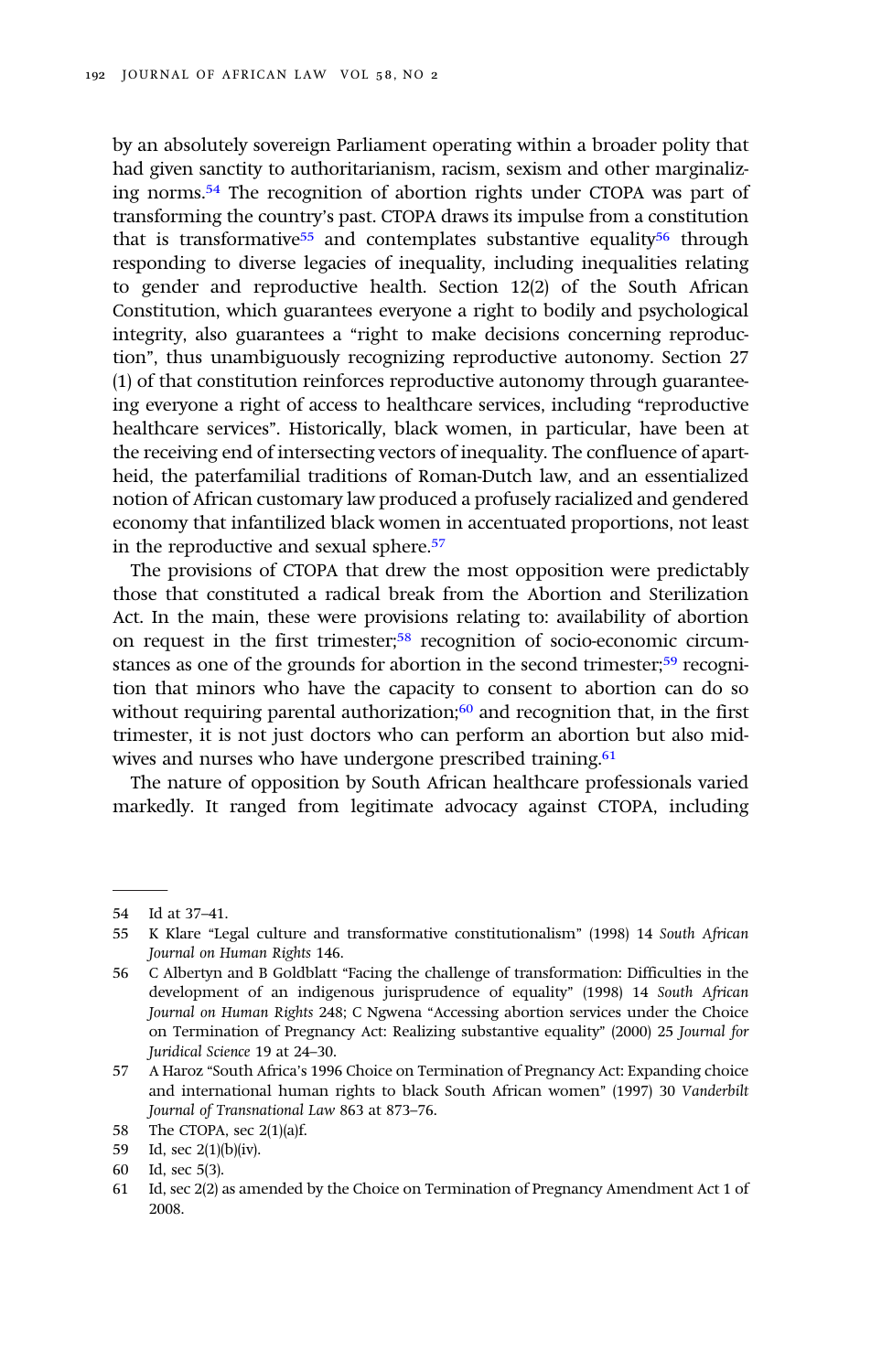litigation to challenge its constitutional validity, $62$  to open hostility and harassment directed at women seeking abortion services and fellow healthcare professionals willing to perform abortions.63 Some of the opposition manifested itself in invocations of the right to conscientious objection. In this connection, some healthcare professionals, mainly doctors but also midwives and nurses, wished to disassociate themselves from procedures closely connected with abortion procedures.<sup>64</sup> Others wished to extend the ambit of disassociation much further to cover procedures that are not necessarily closely associated with abortion procedures. For example, it was reported that in the Western Cape (one of the country's provinces) 14 per cent of doctors who were opposed to abortion would not attend women seeking abortion services even in emergencies.<sup>65</sup> At the same time, there were also reports that some healthcare workers were being coerced into assisting with procedures for the termination of pregnancy against their will.<sup>66</sup> Thus, on both sides of the abortion divide, there was a need to clarify the rights and obligations arising from the right to conscientious objection to abortion. A major impediment to clarifying the right to conscientious objection was that it had not been directly addressed by CTOPA. Furthermore, there was no guidance, for example, to indicate to healthcare professionals whether there was a duty of referral, so that women seeking abortion services are not simply turned away without any information about other healthcare professionals and healthcare facilities that would be willing to perform an abortion.<sup>67</sup>

CTOPA was enacted without an express provision regulating conscientious objection.68 However, this was not an oversight on the part of government which promoted the bill leading to the act. The initial draft bill contained a conscientious objection clause. The draft clause recognized the right to conscientious objection, subject to stipulated conditions. In the draft bill, the right to conscientious objection could not be invoked if attending to the

63 Ngwena "Conscientious objection and legal abortion", above at note 52 at 4.

<sup>62</sup> Christian Lawyers' Association of South Africa v Minister of Health 1998 (4) SA 1113 (T), where the constitutional validity of CTOPA was upheld; Christian Lawyers' Association v National Minister of Health 2004 (10) BCLR 1086 (T), which upheld the constitutional validity of sec 5(3) of CTOPA which, inter alia, permits a minor, who has the capacity to give informed consent, to terminate a pregnancy without parental approval or consultation. See also: Doctors for Life International v The Speaker of Parliament and Others (2006) 12 BCLR 1399 (CC), where the Choice on Termination of Pregnancy Act 38 of 2004, which had been "passed" with a view to enhancing accessibility to abortion services, was successfully challenged as constitutionally invalid.

<sup>64</sup> Ibid.

<sup>65</sup> MC Engelbrecht et al "The operation of the Choice on Termination of Pregnancy Act: Some empirical findings" (2000) 23 Curationis 4 at 6.

<sup>66</sup> Reproductive Health Alliance Public Hearings on the Implementation of the 1996 Choice on Termination of Pregnancy Act (2000, Reproductive Health Alliance) at 11.

<sup>67</sup> Engelbrecht et al "The operation of the Choice on Termination of Pregnancy Act ", above at note 65.

<sup>68</sup> Ngwena "Conscientious objection and legal abortion", above at note 52 at 9.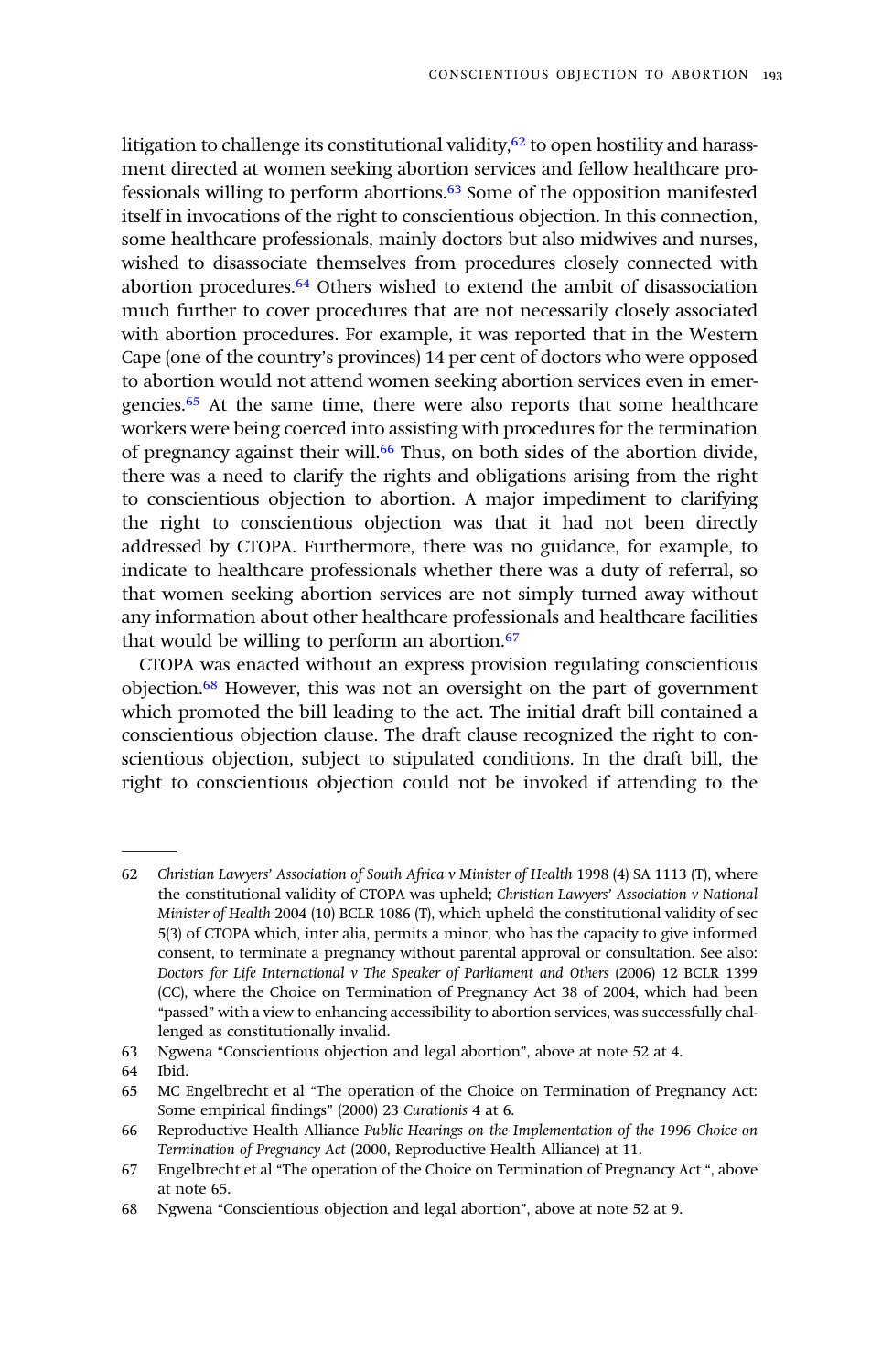pregnant woman was necessary to "save the life or to prevent serious injury to the health of the woman or to alleviate pain". <sup>69</sup> Furthermore, the clause imposed a duty of referral to another healthcare professional in those cases where the right was properly invoked. However, because of mounting threats from opponents to take the bill before the Constitutional Court to challenge, among other clauses, the conscientious objection clause for being unduly restrictive of the rights of conscientious objectors, the African National Congress-led government feared that, so soon after assuming office, part of its transformative flagship legislation would be held hostage to constitutional litigation before it saw the light of day, thus depriving women of much needed relief from the continuing toll of unsafe abortion.<sup>70</sup> Therefore, it decided to drop the clause from the bill altogether. It left the matter to be implicitly governed by section 15 of the South African Constitution, which guarantees freedom of conscience.<sup>71</sup> Notwithstanding the government's rationale, the absence of any protocols or guidelines addressing conscientious objection undermined CTOPA's efficacy.

# Conscientious objection clauses in other African countries: Some examples

South Africa's CTOPA is not unique in not having a clause that addresses conscientious objection. Most African abortions laws are contained in provisions of penal codes which proscribe abortion subject to implied or express exceptions, but without specifically addressing conscientious objection. It is exceptional for domestic laws to contain a specific conscientious objection clause. The Zambian Termination of Pregnancy Act of 1972 is one of the exceptions. The Zambian act is modelled on the British Abortion Act of 1967. Section 4(1) of the Zambian act provides that "no person shall be under any duty, whether by contract or any statutory or other requirements, to participate in any treatment authorized by this Act to which he has a conscientious objection". This is qualified by section 4(2) of the act which says that the exercise of the right to conscientious objection "shall not affect any duty to participate in treatment which is necessary to save the life or to prevent grave permanent injury to the physical or mental health of the pregnant woman".

Though the conscientious objection clause in the Zambian act falls short of comprehensive guidelines, at least it conveys that the right to conscientious objection is relative rather than absolute, and that it should be juxtaposed with the duty to protect the life and health of the woman seeking

<sup>69</sup> Debates of the National Assembly Hansard (November 1996) col 4780.

<sup>70</sup> During the operation of the Abortion and Sterilization Act, only an average of between 800 and 1,200 mainly white, middle class women "qualified" for legal abortion each year. In contrast, each year an estimated 44,000 mainly black, poor women had recourse to unsafe abortion, resulting in the deaths of 425 women: S Strauss Doctor, Patient and the Law (2nd ed, 1984, JL van Schaik (Pty) Ltd) at 218.

<sup>71</sup> Debates of the National Assembly, above at note 69, col 4780.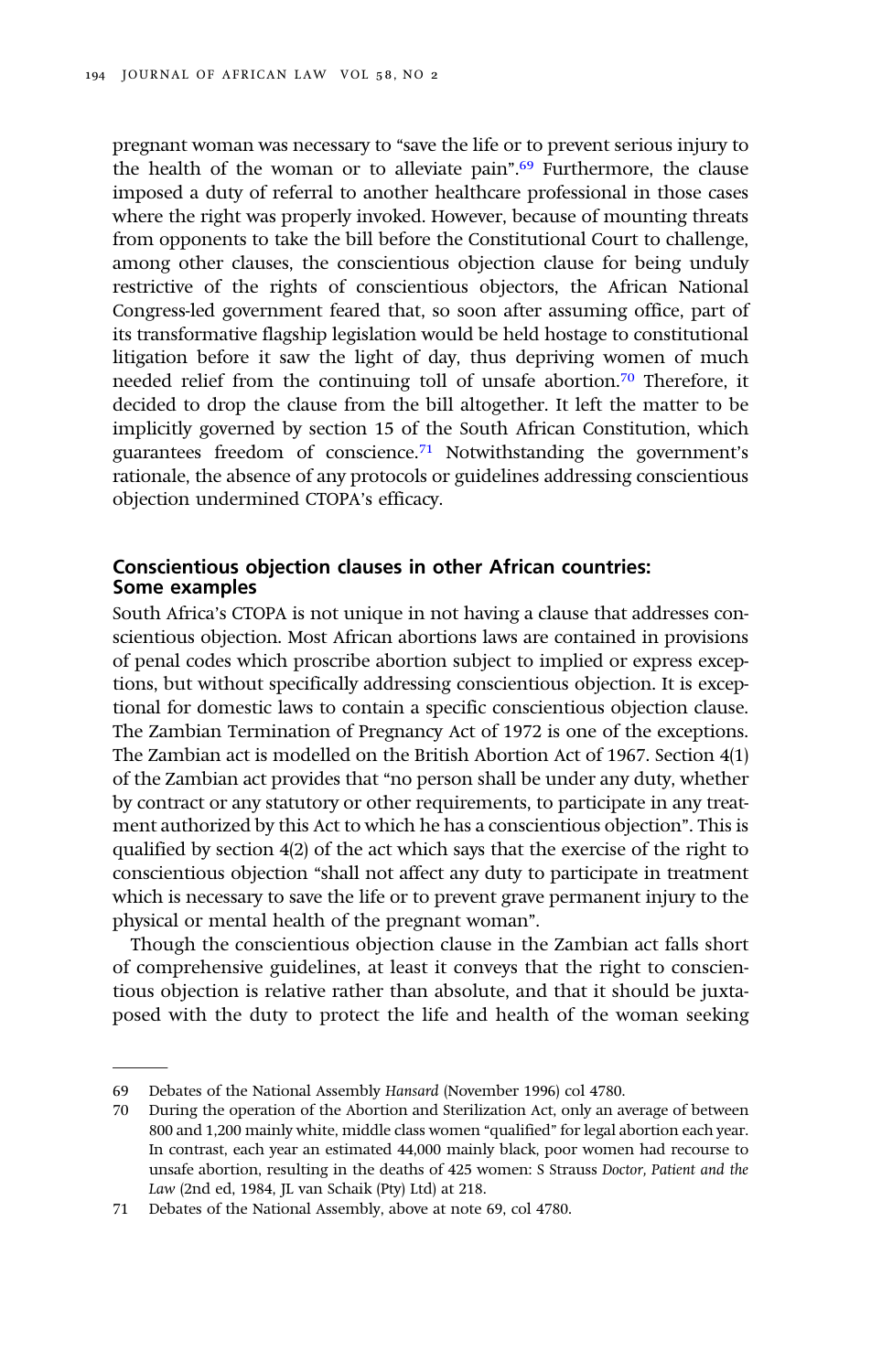abortion. The clause is supplemented by guidelines that attend to the broader aspects of conscientious objection.<sup>72</sup> The guidelines require that the pregnant woman be referred to an alternative healthcare provider.<sup>73</sup> The guidelines also limit the scope of the right to conscientious objection by stating that it can only be invoked by an individual but not a group or an institution, and that it applies only to the actual procedure and the person performing the abortion and not to "broader services" or "support personnel". <sup>74</sup> However, countries such as Zambia that have developed guidelines for the implementation of abortion law and services are the exception to the rule in the African region.

The Zimbabwean Termination of Pregnancy Act of 1972 provides a contrasting conscience clause. Section 10 of this act says: "[n]otwithstanding any law or agreement to the contrary, no medical practitioner or nurse or person employed in any other capacity at a designated institution shall be obliged to participate or assist in the termination of a pregnancy."

The Zimbabwean act's clause is different in three main ways. First, it makes no attempt to convey any correlative obligations. Secondly, it does not limit the scope of the protected acts to the actual procedure for the termination of pregnancy, but extends the protected acts to acts of assisting the performance of abortion. Thirdly, and most oddly, it includes within the scope of protected personnel, persons who are not employed as healthcare professionals. The draconian nature of the Zimbabwean act's clause suggests a clause that operates as a constitutional and human rights outlaw, well outside the bounds of what would be permissible not just under the treaties that Zimbabwe has ratified<sup>75</sup> but also under its own constitution.<sup>76</sup> The clause sends a message that healthcare professionals can invoke conscientious objection as a hermetically sealed right in disregard of the health and lives of women seeking abortion. The right to conscientious objection should not give healthcare professionals virtually unfettered discretion to limit women's reproductive rights, nor should it extend to those who assist in the performance of abortion as the Zimbabwean act's clause clearly does.

<sup>72</sup> Ministry of Health Standards and Guidelines, above at note 47.

<sup>73</sup> Id at 9.

<sup>74</sup> Id at 9.

<sup>75</sup> Of the United Nation treaties, Zimbabwe has ratified the International Covenant on Civil and Political Rights (adopted by GA res 2200A (XXI) on 16 December 1966 and entered into force 23 March 1976), CESCR and CEDAW. Of the regional treaties, it has ratified the African Charter.

<sup>76</sup> Rights in the Bill of Rights of the Constitution of Zimbabwe Amendment Act No 20 of 2013 that can potentially support a right to abortion include the following: life (sec 48); liberty (sec 49); dignity (sec 51); freedom from cruel, inhuman and degrading treatment (sec 53); equality and non-discrimination (sec 56); privacy (sec 57); and freedom of conscience (sec 60).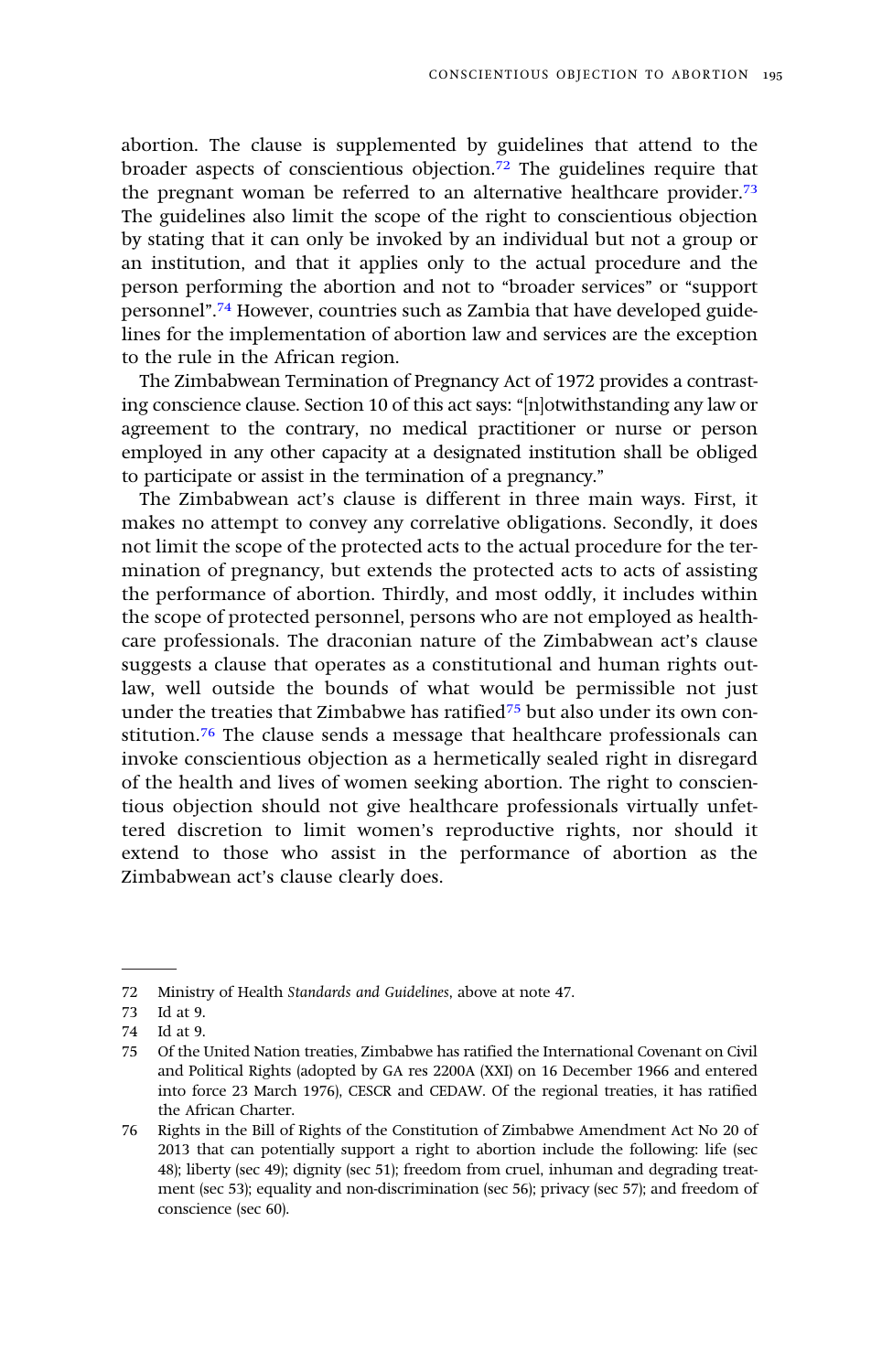# CONSCIENTIOUS OBJECTION AND THE COLOMBIAN CONSTITUTIONAL COURT: FACTS, DECISION AND APPRAISAL OF CASE T-388/09

#### Facts

Case T-388/09 concerned a claim for immediate protection of fundamental rights (a "tutela" action)<sup>77</sup> that was brought to enforce a pregnant woman's constitutional right to access abortion services under the Colombian Constitution. The case proceeded on the footing that the pregnant woman had met the constitutional grounds for abortion as laid down by the Colombian Constitutional Court in Case T-355/06 (which was discussed in the introduction to this article). Following a prenatal diagnosis that revealed foetal malformations, a hospital board and a gynaecologist had determined that it was necessary to terminate the pregnancy. Nevertheless, the complainant was not granted access to abortion services. She was first required to obtain judicial authorization for an abortion.

Before the case reached the Colombian Constitutional Court, it came before a court of first instance. The presiding judge ruled that he could not hear the case because of a conflict of interest between, on the one hand, his judicial duty to hear the case impartially and administer justice and, on the other, his personal convictions as a Christian that a foetus was a person from the moment of conception and that its life should be protected. Judicially sanctioning abortion would, therefore, place him in a position where he would violate a biblical injunction which says that "one should not kill". 78 Ultimately, the judge invoked the right to conscientious objection. Relying on article 18 of the Constitution of Columbia, which grants everyone a right to freedom of conscience, the judge recused himself and transferred the case to another judge - a second penal circuit judge.

The second penal circuit judge took a different view. She held that the first instance judge had misapplied the right to conscientious objection and had erred in applying the notion of a judicial conflict of interest subjectively. The judge proceeded to hear the case, finding in the complainant's favour. She ordered the health facility to terminate the pregnancy within 48 hours as well as provide any pertinent care, including psychological care.

### Decision of the Colombian Constitutional Court

The Colombian Constitutional Court upheld the decision of the second penal circuit judge. The court held that judicial officers could not exercise the constitutional right to conscience to recuse themselves from hearing a case in

<sup>77</sup> The right to immediate protection of fundamental rights is guaranteed by art 86 of the Colombian Constitution. It is guaranteed to everyone, may be filed before judges at all times and at all places, and must the determined within ten days: Morgan "Emancipatory equality", above at note 10 at 76.

<sup>78</sup> Exodus 20:13.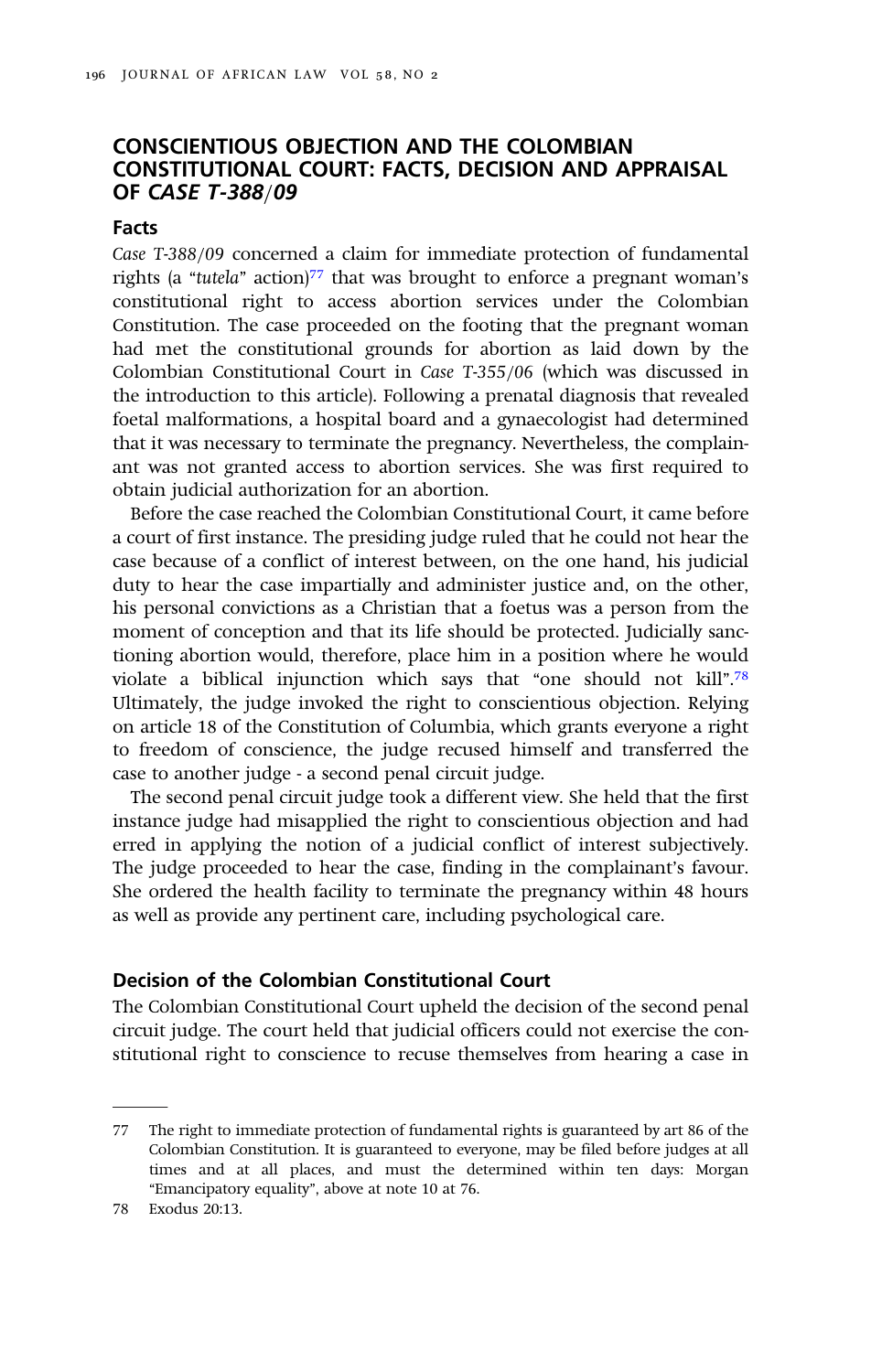which an applicant seeks to enforce a right which is legitimate and valid under the constitution. It was incumbent on judicial officers who voluntarily accept judicial appointments to act in consonance with the duty incumbent upon the state under the Colombian Constitution. According to the court, for judicial officers who serve the public to object conscientiously to enforcing the rights and duties in the Colombian Constitution would be tantamount to violating the essential goals of the state, including the goals to "guarantee the effectiveness of the rights and duties stipulated by Constitution" and to "protect all persons residing in Colombia in their life, dignity, property, beliefs and other rights and freedoms and ensuring the fulfilment of the social duties of the state and individuals". 79

The court conceded that judicial officers were entitled to personal convictions, but emphasized that they could not abdicate from their primary duty to apply the constitution, as that was the only way to build a state based on the rule of law.<sup>80</sup> The court said that conscientious objection by judicial officers to enforcing the rights and duties in the constitution had the effect of hindering the administration of justice. Furthermore, it had the effect of seriously, arbitrarily and disproportionately restricting the enjoyment of constitutional rights.<sup>81</sup> It was important to ensure that judicial officers adequately protect fundamental rights without causing additional harm, especially where expeditious protection is necessary to avoid further violation of a fundamental right. $82$  Failure to do so, such as in a case where a woman is seeking an abortion, causes irreversible harm.<sup>83</sup>

Apart from specifically pronouncing on the question of whether judicial officers could exercise the right to conscientious objection to abortion, the court also took the opportunity to reiterate principles that it had developed in earlier decisions on the application of conscientious objection to abortion. The principles, which were principally directed at the regulation of conscientious objection in the health sector, had been enunciated in a number of cases, but mainly in Case T-355/06,<sup>84</sup> the landmark case on the constitutionalization of abortion, and Case T-209/08,<sup>85</sup> a case in which the right to conscientious objection by healthcare professionals was directly in issue.

In Case T-355/06, the court underlined the state's constitutional duty to create an enabling environment for women seeking abortion through the provision of adequate information and the availability of accessible abortion

<sup>79</sup> Case T-388/09, above at note 9, paras 5.3 and 5.4; arts 2 and 6 of the Constitution of Colombia.

<sup>80</sup> Case id at para 5.3.

<sup>81</sup> Ibid.

<sup>82</sup> Ibid.

<sup>83</sup> Ibid.

<sup>84</sup> Above at note 12.

<sup>85</sup> Decision of Colombian Constitutional Court: Case T-209/08 (2008); R Cook et al "Healthcare responsibilities and conscientious objection" (2009) 104 International Journal of Gynecology and Obstetrics 249 at 250–52.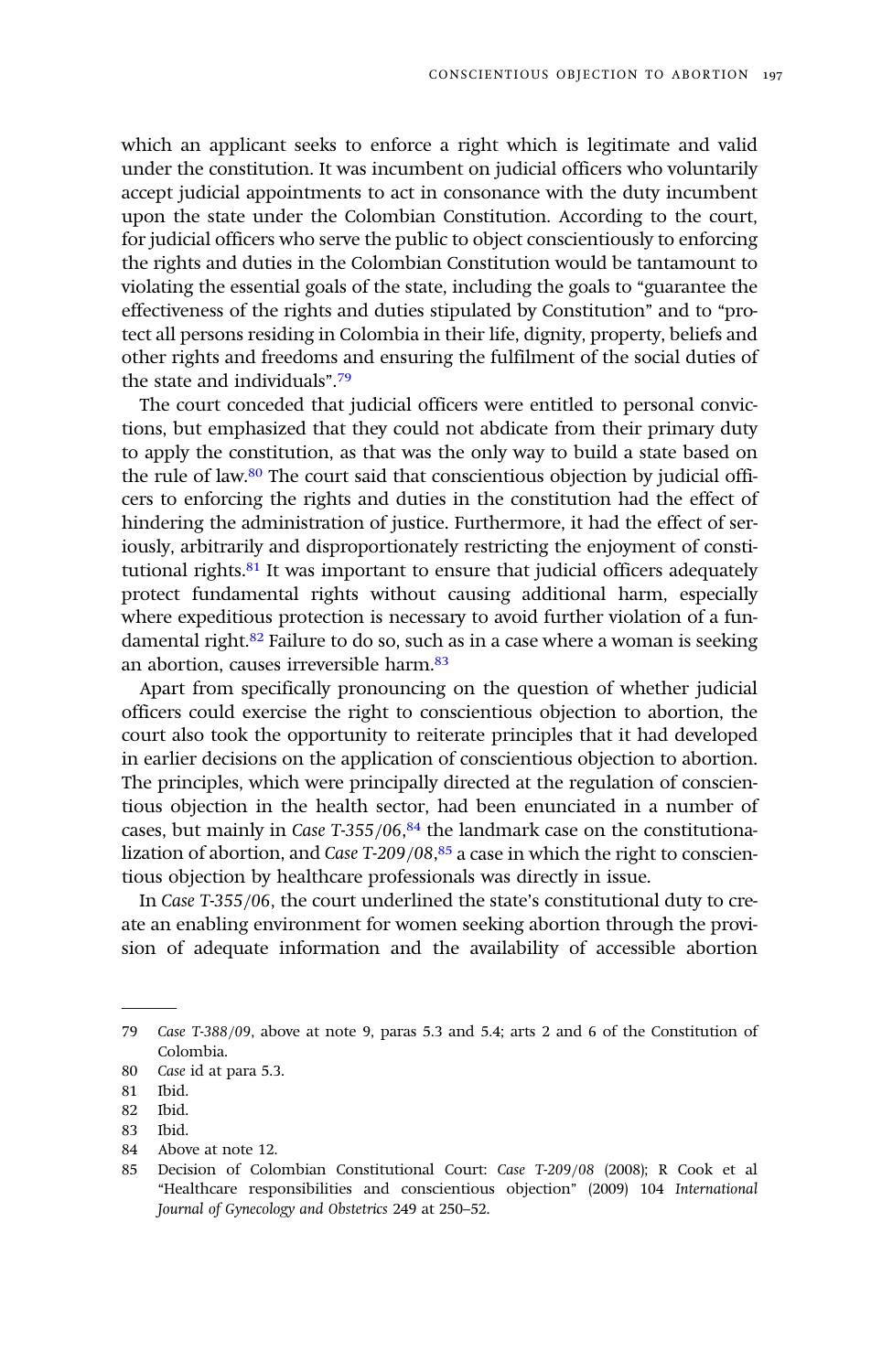services throughout the country. It also specifically addressed conscientious objection, as part of enunciating a constitutional right to abortion. It highlighted that the exercise of a right to conscientious objection is subject to a number of conditions to ensure that pregnant woman have timely access to abortion in conditions of quality and safety and do not face "additional barriers" in accessing abortion services. It was essential for their fundamental rights to life, sexual and reproductive health, personal integrity and human dignity to be adequately protected. Where the patient is immediately and easily referred to other healthcare professionals who can perform an abortion, courts will uphold the right to conscientious objection. However, in a situation where the healthcare professional is the only one available to provide care, the woman's rights to life and health should take precedence over the right to conscience. In Case T-388/09, the court reiterated these principles.

Case T-209/08 concerned a 13-year-old girl who became pregnant following rape, but was denied abortion by six successive health facilities partly for reasons of conscience. She was compelled to carry the pregnancy to term. Relying on the ruling in Case T-355/06, she successfully brought an action before the Colombian Constitutional Court alleging a breach of her constitutional rights. In Case T-209/08, much more than in Case T-355/06, the Colombian Constitutional Court elaborately delineated the parameters of conscientious objection to abortion. In essence, the court said that: (1) the right to conscience is an individual right that can be invoked by a natural person individually but not by legal persons or collectively; (2) conscientious objection is not absolute and should be exercised in a manner that does not violate the pregnant woman's fundamental rights, including her rights to health and timely lawful access to abortion; (3) healthcare professionals who invoke the right to conscientious objection have a duty to refer the pregnant woman to a healthcare professional who is willing to provide abortion services; (4) where a healthcare professional invokes the right to conscientious objection, they should do so in writing, explaining why performing an abortion is against their individual convictions; and (5) state organs responsible for providing healthcare have a constitutional duty to ensure that there is an adequate pool of abortion service providers so that women seeking abortion services are not left without access to services they need as a result of healthcare professionals invoking the right to conscientious objection and withholding services.

Over and above reiterating these principles, the court also highlighted that, in any event, conscientious objection to abortion is a right that can only be exercised by healthcare personnel "directly involved in performing a procedure necessary to terminate the pregnancy". <sup>86</sup> Even in the healthcare sector itself, it is not a right that extends to all personnel. The right does not, for example, extend to personnel who perform administrative or only

<sup>86</sup> Case T-388/09, above at note 9, para 5.1.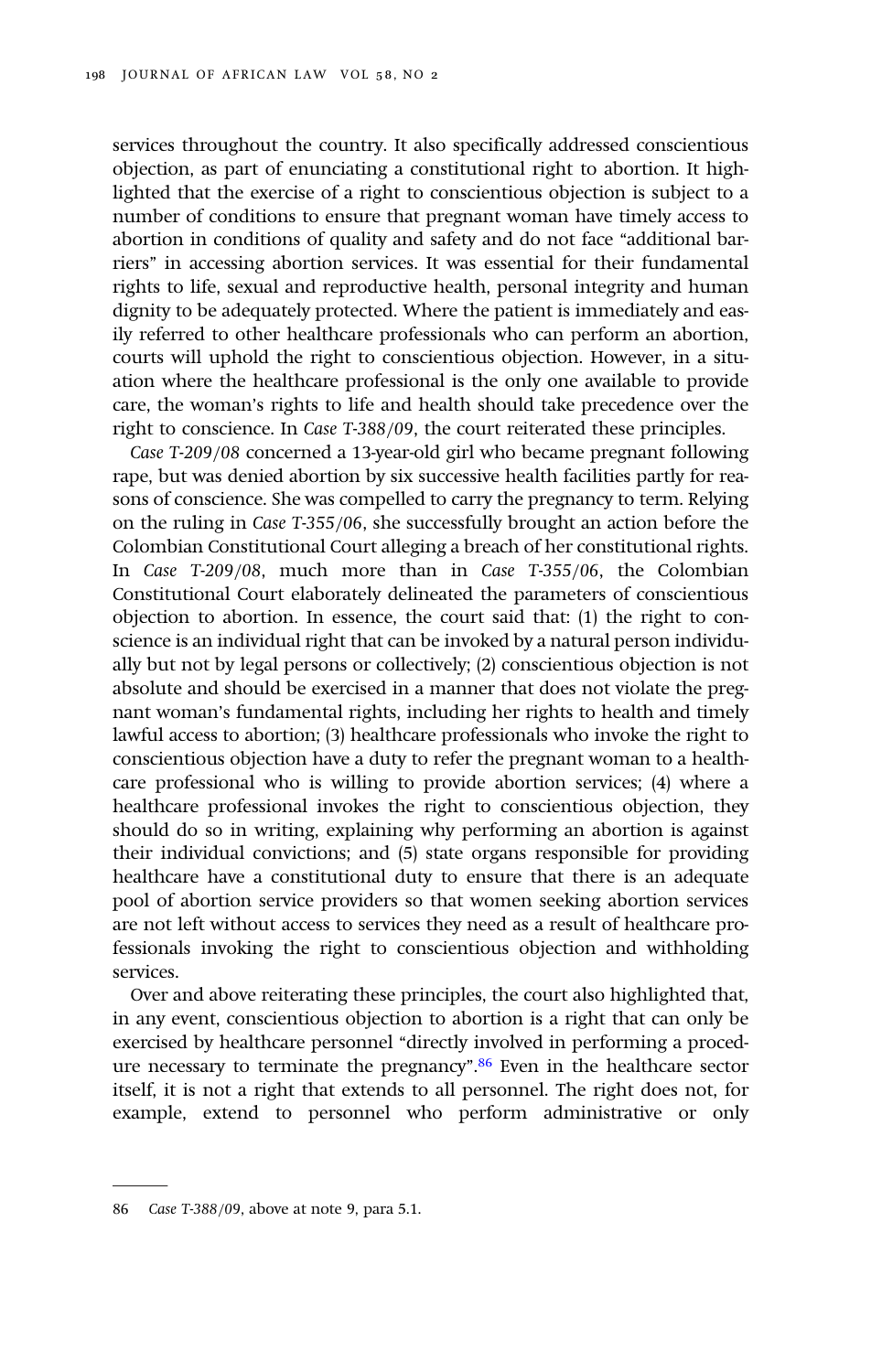preparatory tasks, or provide care during the patient's recovery. Equally, the right cannot be invoked by personnel who take the patient's history, manage the institution's files, receive new patients or clean facilities.

Against this backdrop, in Case T-388/09 the court upheld the order granted by the second penal circuit judge. Using a structural interdict, it also ordered state organs, including state health providers, to comply with the decision and immediately design and implement campaigns promoting sexual and reproductive rights awareness to ensure that women can freely and effectively exercise their rights through increased awareness of the decision of the Colombian Court in Case T-355/06 and Case T-388/09. In addition, it ordered health facilities to ensure that they have adequate personnel to meet the health service needs of women seeking abortion.

#### Appraisal

The right to conscience serves to respect and protect the right of individuals to differ in thought, belief and opinion for religious, political, philosophical, humanitarian or other reasons. It is an antithesis of totalitarianism, and an affirmation that we live in a plural society in which moral diversity is cherished. It constitutes an integral part of how a plural democracy is realized. Ultimately, the right to conscience seeks to protect the practice associated with conscience. It would serve precious little to respect abstract thoughts, beliefs and opinions, but fail to accommodate the practices that are manifestations of those thoughts, beliefs and opinions.87

The moral controversy that surrounds abortion incites polarities even among judicial officers who have the responsibility to interpret and apply the law, as Case T-388/09 shows. The right to conscientious objection to abortion, upon which the judge who presided over the first instance court purportedly relied, derives from article 18 of the Colombian Constitution which guarantees the right to freedom of conscience. The inclusion of a conscience clause in the Colombian Constitution is not exceptional. Rather, it serves to underscore the globalization and domestication of a fundamental right that has settled recognition as a human right. Virtually all modern constitutions, including African domestic constitutions, guarantee a right to conscience. Equally, regional human rights instruments, including the African Charter,88 all contain conscience clauses. The inspiration for recognizing freedom of conscience as a fundamental right at domestic and regional levels has

<sup>87</sup> L Hammer "Abortion objection in the United Kingdom within the framework of the European Convention on Human Rights and Fundamental Freedoms" (1999) 6 European Human Rights Law Review 564.

<sup>88</sup> African Charter, art 8. See also art 9 of the European Convention on Human Rights and Fundamental Freedoms, adopted 4 November 1950 and entered into force 3 September 1950: UNTS No 5; and art 12 of the American Convention on Human Rights, adopted 22 November 1969 and entered into force 18 July 1978: OAS Treaty Series No 36, 1144 UNTS 123.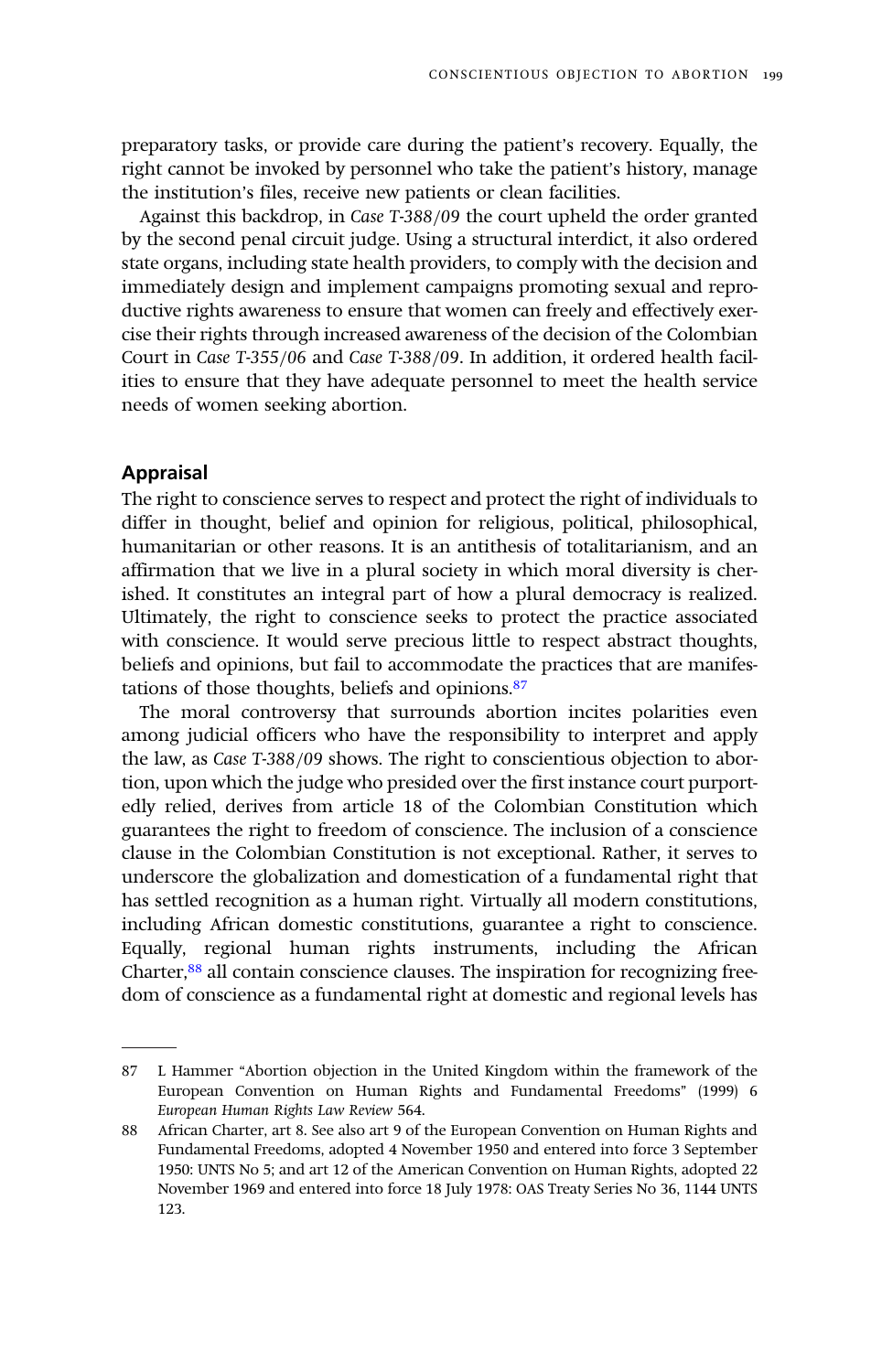come from United Nations human rights instruments. When the Universal Declaration of Human Rights was adopted, it had a conscience clause that guaranteed everyone freedom of conscience.<sup>89</sup> Article 18 of the International Covenant on Civil and Political Rights (CCPR)<sup>90</sup> guarantees the same right, but uses a more elaborate formulation.

The Human Rights Committee described the right to conscience in the CCPR as "far-reaching and profound" to underscore its inalienable and nonderogable nature.<sup>91</sup> At the same time, the committee was careful to circumscribe its normative scope. It said that, while article 18 does not impose any limitations on freedom of thought, conscience, religion or belief, the "manifestation" of thought, conscience, religion or belief is subject to limitations.<sup>92</sup> Article 18(3) permits limitations that are prescribed by law and are necessary to protect public safety, order, health or morals, or the fundamental rights and freedoms of others. The committee also observed that, although the right to "conscientious objection" is not expressly mentioned in article 18, it should nonetheless be understood as a derivative right.<sup>93</sup> Using the example of conscientious objection to conscription into military service that requires use of lethal force, it highlighted the need to protect conscientious objectors from unfair discrimination and coercion in employment and other spheres. The committee underlined the need to accommodate conscientious objectors through non-discriminatory alternatives.<sup>94</sup>

The right to conscientious objection is not peculiar to law but is also recognized by moral ethics and professional codes of ethics in a diverse range of sectors.<sup>95</sup> As a legal right, it obtains where an individual otherwise has a duty to comply with a legally sanctioned obligation, such as being conscripted into active military service, taking a religious oath before legal proceedings or performing a certain healthcare procedure such as an abortion, but feels the duty is unethical. If performing the duty affronts the individual's genuinely held beliefs in a critical way, whether the beliefs are moral, religious or nonreligious, political or non-political, refusing to comply with the duty can be legally justified. Recognition of the right to conscientious objection serves to absolve the conscientious objector from performing the legal duty.

The philosophical and jurisprudential challenge with the right to conscientious objection does not lie with whether such a right exists, as the right is well established. Indeed, the Colombian Court underlined the importance

<sup>89</sup> Universal Declaration of Human Rights, art 18: GA res 217A (III), UN doc A/810 at 71 (1948).

<sup>90</sup> Above at note 75.

<sup>91</sup> Human Rights Committee General Comment No 22: CCPR, art 18 on freedom of thought, conscience or religion (30 July 1993): CCPR/C/Rev. 1/Add.4, para 1.

<sup>92</sup> Id, paras 3 and 8.

<sup>93</sup> Id, para 11.

<sup>94</sup> Ibid.

<sup>95</sup> B Dickens and R Cook "The scope and limits of conscientious objection" (2000) 7 International Journal of Gynecology & Obstetrics 71 at 71–72.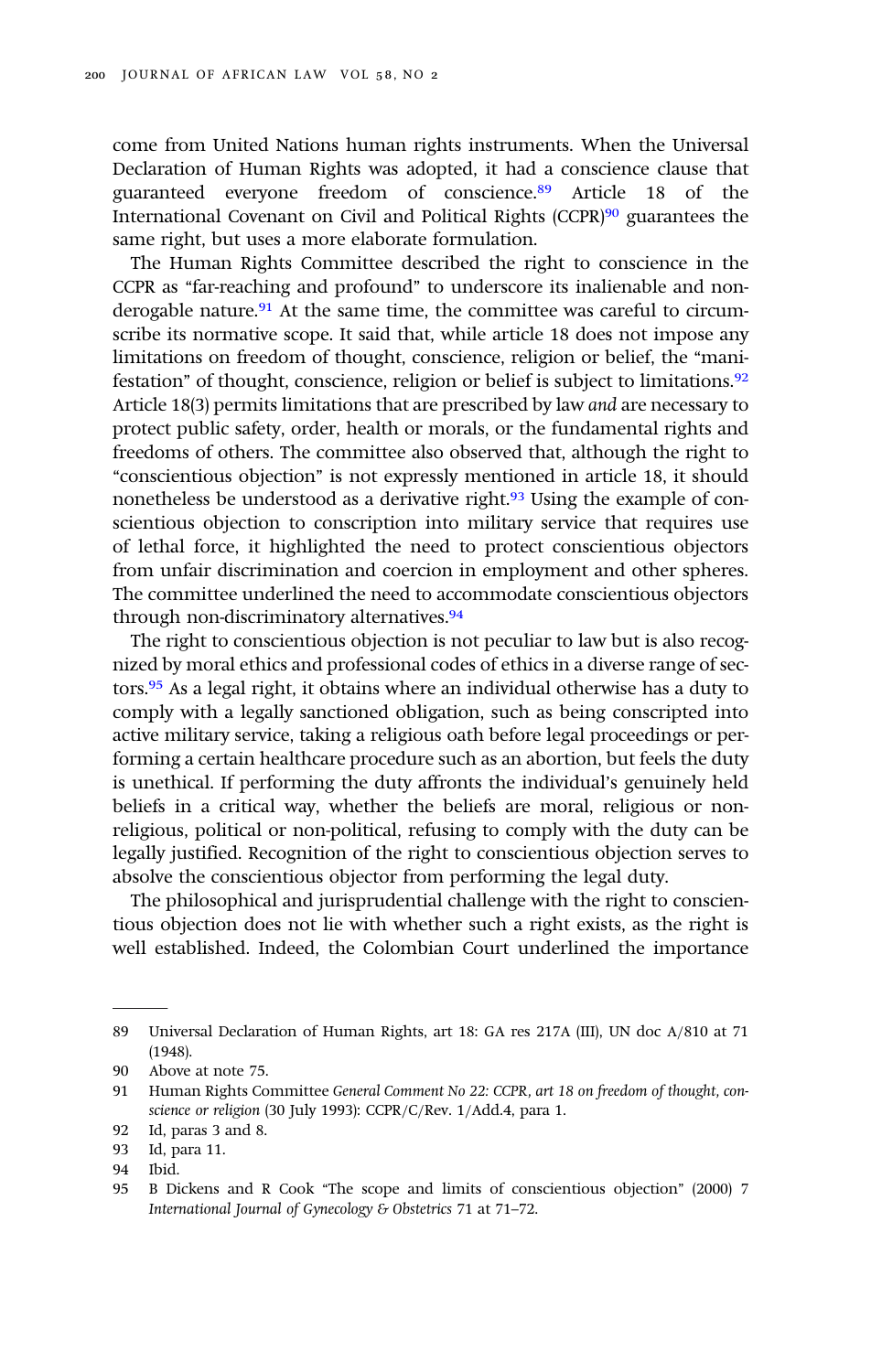of ensuring protection of the right to conscience in order to protect individual dignity and convictions, whether they are political, religious or moral.<sup>96</sup> Furthermore, the challenge with conscientious objection does not lie with proving whether a conviction is sincerely held. Though the onus of establishing that a conviction is sincerely held is on the person asserting the conviction, it is not burdensome, especially as it is a right that is already presumed in a plural democracy in which there are diverse social, philosophical and religious traditions.<sup>97</sup> There is no requirement that freedom of conscience must be based on a particular moral or religious form. In its General Comment 22, the Human Rights Committee said that the guarantee of freedom of conscience protects "theistic, non-theistic and atheistic beliefs". <sup>98</sup> Indeed, the onus is on the state or party seeking to limit the right to provide a cogent justification which is "directly related and proportionate" to the purpose of the limitation.<sup>99</sup>

Rather, the philosophical and jurisprudential challenge with the right to conscientious objection lies in ensuring that it is not exercised at the expense of women seeking abortion. It is submitted that, in essence, it is essential to ensure three main conditions. First, conscience can only be invoked where the duty required of the conscientious objector falls within the scope of protected duties. Secondly, conscience should not be exercised at the expense of the rights of others. Thirdly, conscience can only be invoked to protect "personal" freedom of conscience of a natural person as an individual.

#### The duty in question must be within the scope of conscientious objection

In the abortion context, the right to conscientious objection is intended to protect the personal convictions of personnel who actually perform an abortion procedure rather than those who merely assist or facilitate such a procedure.100 Case T-388/09 is an instance where the invocation of the right to conscientious objection fell well outside these parameters. The person who invoked the right in this case could not remotely be described as being closely involved with performing an abortion. Indeed, as the Colombian Constitutional Court stated, recalling its previous decision, it is only healthcare personnel who are "directly" involved with performing an abortion who can invoke the right and not, for example, personnel who perform preparatory tasks or provide post-abortion care.<sup>101</sup> In this respect, the decision of the court is in line with the approach of other jurisdictions.

<sup>96</sup> Case T-388/09, above at note 9, para 5.1.

<sup>97</sup> Human Rights Committee General Comment No 22, above at note 91, para 8.

<sup>98</sup> Id, para 2.

<sup>99</sup> Id, para 8.

<sup>100</sup> Dickens and Cook "The scope and limits of conscientious objection", above at note 95 at 72 and 74–76.

<sup>101</sup> Case T-388/09, above at note 9, para 5.1, recalling Case T-209/08, above at note 85.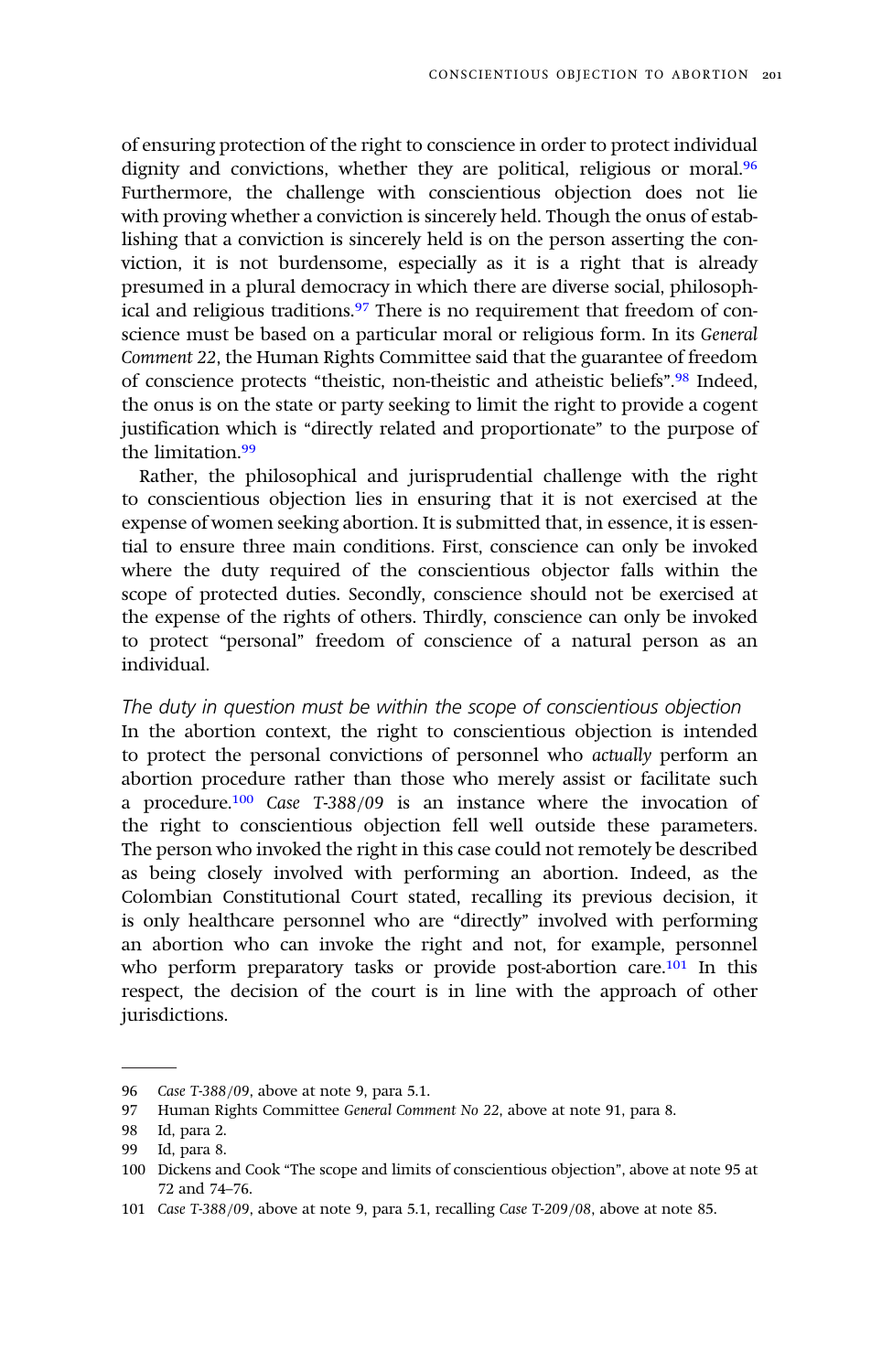For example, in an English case, Janaway v Salford Area Health Authority (Janaway),<sup>102</sup> it was held that the right to conscientious objection did not cover refusal by an administrative assistant, on religious grounds, to type a letter of referral for an abortion under the Abortion Act of 1967. This was because typing a referral letter was marginal to the actual procedure of abortion. Janaway highlighted that the conscience clause of the Abortion Act<sup>103</sup> should not be understood as including, within its protective ambit, "any" procedure that is associated with abortion.

It is easy to see why widening the scope of conscientious objection beyond procedures that are immediate and integral to the performance of abortion would be both administratively and constitutionally unworkable. Including all procedures that are preparatory to abortion or associated with postabortion care would render the right to abortion hostage to a potentially limitless number of third parties.<sup>104</sup> It would mean, for example, that the porter who is instructed to transport the patient to theatre for an abortion could also object on the grounds of conscience and so could the factory worker who participates in the manufacture of surgical equipment that is used in the surgical termination of pregnancy. The list of personnel who could object would be virtually endless, so as to undermine fundamentally the organization and provision of health services by the state. Ultimately it would render it illusory to talk about a right to abortion services.

In any event, under a constitution with democratic legitimacy, judicial officers have a duty to interpret and apply the law, including vindicating legal rights such as abortion rights.105 It is trite that permitting judicial officers to treat the interpretation and enforcement of constitutionally guaranteed rights as an à la carte menu would undermine access to justice in a manner that is serious and arbitrary.<sup>106</sup> It would render particularly vulnerable the fundamental rights of individuals who belong to historically marginalized groups and whose fundamental rights have been historically denied by dominant political and religious discourses.<sup>107</sup>

#### Reciprocal accommodation of fundamental rights

Though Case T-388/09 did not concern a right to conscientious objection arising directly from a healthcare provision context, the Colombian Constitutional Court devoted a significant, or even greater, portion of its judgment to addressing the attendant duties of individual healthcare professionals, healthcare institutions and the state. The court was mindful of the fact that invocations of conscientious objection to abortion are more likely to arise in healthcare contexts than in other contexts. It delineated the constitutional

<sup>102 [1988] 3</sup> All ER 1079 (HL).

<sup>103</sup> Abortion Act of 1967, sec 4(1).

<sup>104</sup> Ngwena "Conscientious objection and legal abortion", above at note 52 at 15.

<sup>105</sup> Morgan "Emancipatory equality", above at note 10 at 75.

<sup>106</sup> Case T-388/09, above at note 9, para 5.2.

<sup>107</sup> Ibid.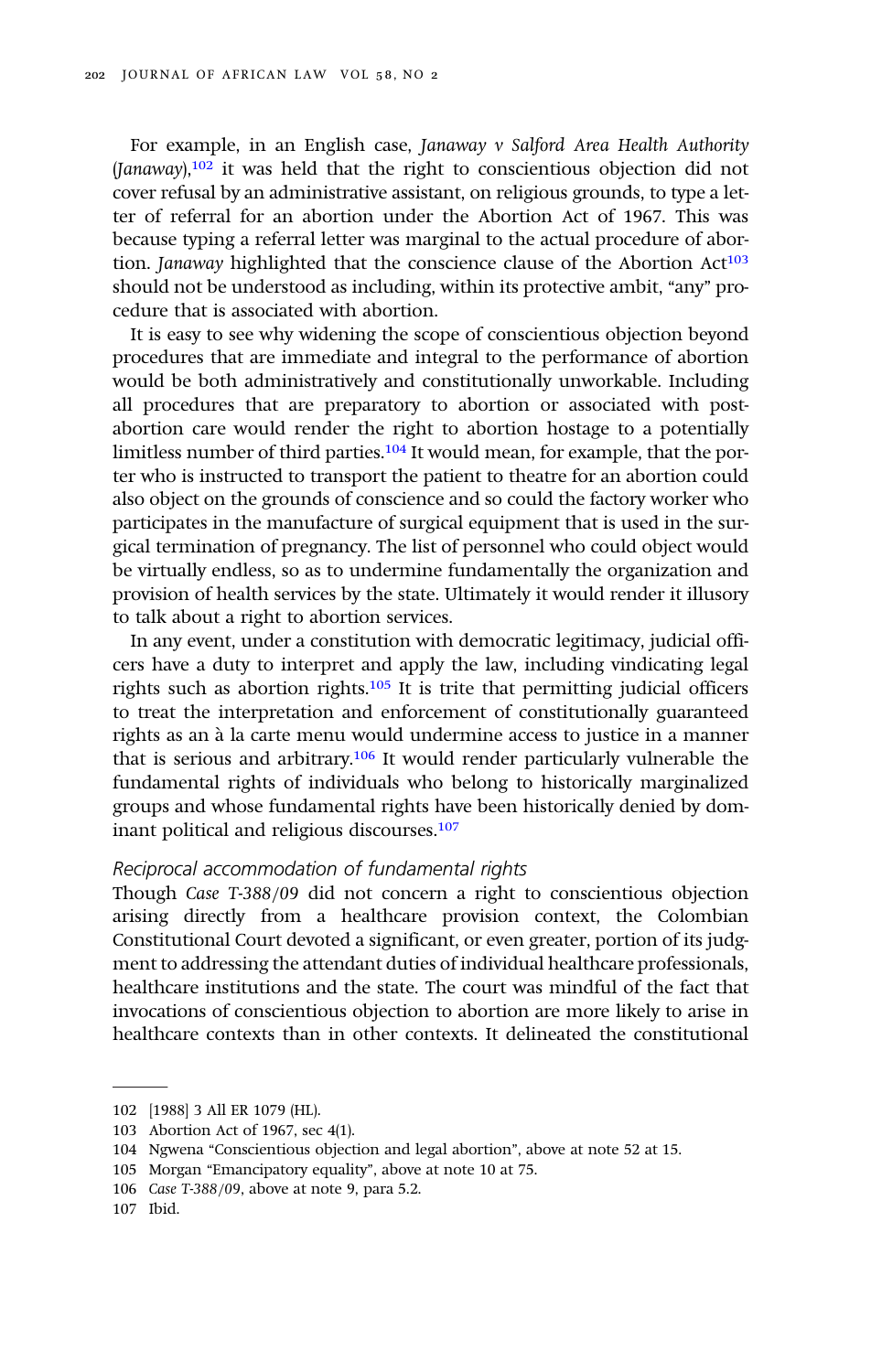rights and duties attendant to conscientious objection, conscious of the historical criminalization and stigmatization of abortion in the healthcare sector. Alluding to strongly religious opposition to abortion by the Catholic Church and its constituencies in Colombia, the court noted that the recognition of fundamental rights under the Colombian Constitution has not always been well received by all sectors of Colombian society, and that there are sectors of society which oppose abortion and wish to impose their absolute view on society.<sup>108</sup>

The obligations articulated by the court as incumbent upon healthcare professionals who invoke the right to conscientious objection must, therefore, be understood as ensuring that the fundamental right to conscientious objection is not exercised absolutely, but in a manner that accommodates the rights of women seeking abortion services, and is ultimately tethered to the achievement of substantive equality. It is particularly significant that the court put emphasis on ensuring that referral is effective not only in terms of expeditious referral, but also in terms of the actual availability of an alternative healthcare provider willing to perform abortions. Time is of the essence for women seeking an abortion. Abortions are safer in the first trimester. Delays in referral or referrals that do not translate into tangible alternative access can substantially erode or deny altogether women's rights to abortion. Denial of timely access to safe, legal abortion renders poor women especially vulnerable to unsafe abortions outside the formal healthcare sector.<sup>109</sup>

In any event, it is a widely accepted principle that conscientious objection cannot be invoked in an emergency or where there is no alternative healthcare provider, as failure to render treatment would pose a risk to the life of the pregnant women or would seriously endanger her health. Section 4(2) of the Zambian Termination of Pregnancy Act (described above), which says that conscientious objection does not apply where abortion is necessary to save the life, or to prevent grave permanent injury to the health, of the pregnant woman, is a legislative implementation of this principle. The Colombian court captured this principle by saying that conscientious objection should not be exercised where there is only one health care provider and the provision of abortion care is necessary to protect life and health.110 Conscientious objection, according to the court, does not obtain where failure to provide care that is needed by the pregnant woman causes direct and irreversible harm.<sup>111</sup> Refusal to provide healthcare that is necessary to avert such risks amounts to abandonment and, of course, negligence.<sup>112</sup>

Furthermore, the Colombian Constitutional Court was careful to ensure that the burden of accommodating women's right to access abortion services

<sup>108</sup> Id, para 5.3.

<sup>109</sup> S Singh et al Abortion Worldwide: A Decade of Uneven Progress (2009, Alan Guttmacher Institute) at 5 and 27–39.

<sup>110</sup> Case T-388/09, above at note 9, para 5.1.

<sup>111</sup> Ibid.

<sup>112</sup> Dickens and Cook "The scope and limits of conscientious objection", above at note 95 at 73.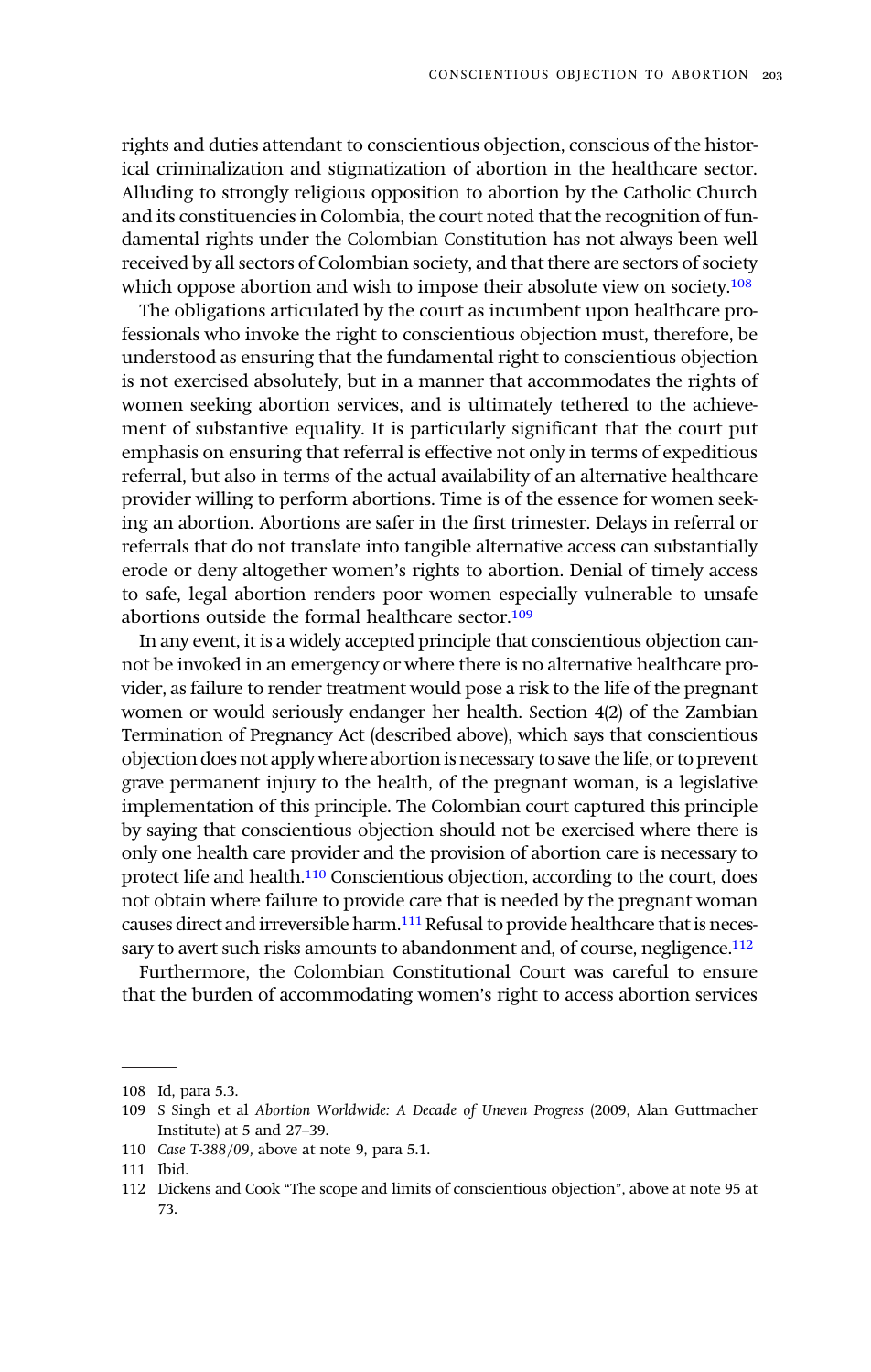does not fall solely on the shoulders of the conscientious objector, but is shared with the state. The state must ensure that healthcare services are organized in such a way that ensures the adequate availability of abortion services. There must be sufficient healthcare professionals willing to perform abortions, such that the invocation of the right to conscientious objection is exercised in a context where the woman seeking abortion has a meaningful alternative. The state's duty to provide non-discriminatory alternatives to healthcare professionals who invoke conscientious objection is discharged in tandem with its duty to ensure that the healthcare system has adequate and accessible abortion services.

The duty of immediate referral incumbent on the healthcare professional and the duty of the state to ensure the adequate provision of accessible abortion services, including an adequate pool of healthcare professionals who are willing and have a duty to perform abortions, are instructive obligations for the African region. These obligations do not only signify an important amplification of the constitutional obligations attendant to the right to conscientious objection in a way that promotes substantive equality for women domestically. Equally significant, the obligations serve as the domestication of equality and non-discrimination norms that have been articulated by the Committee on CEDAW, especially in its General Recommendation No 24.<sup>113</sup> As part of clarifying the normative content of article 12 of CEDAW, which guarantees women a right to health on the basis of equality, the committee said it is discriminatory for the state to refuse to provide health services that only women need.114 It also said that, where conscientious objection is invoked, women must be referred to alternative providers.<sup>115</sup>

The CEDAW Committee's statement is also an implicit recognition that fulfilling women's right to health is vulnerable to gender biased social and political environments in which there is pre-existing structural inequality for some groups. The jurisprudential significance of CEDAW's statement is that the right to conscientious objection does not override, but rather is subject to, the duty to accommodate women's reproductive rights and to provide access to healthcare. The duty to accommodate women's reproductive health ultimately draws its impulse from substantive equality as a transformative notion of equality that is a counter-narrative to formal equality.<sup>116</sup> Substantive equality seeks to erase systemic forms of domination and material advantage that are associated with race, gender, disability and other vectors of inequality.<sup>117</sup> The test for whether health services meet a substantive equality

<sup>113</sup> Committee on CEDAW General Recommendation No 24: Art 12 of the Convention (Women and Health) (1999): A54/38/rev 1, chap 1.

<sup>114</sup> Id, para 11.

<sup>115</sup> Ibid.

<sup>116</sup> Cook and Howard "Accommodating women's differences", above at note 30 at 1040–48.

<sup>117</sup> C Albertyn "Substantive equality and transformation in South Africa" (2007) 23 South African Journal on Human Rights 253.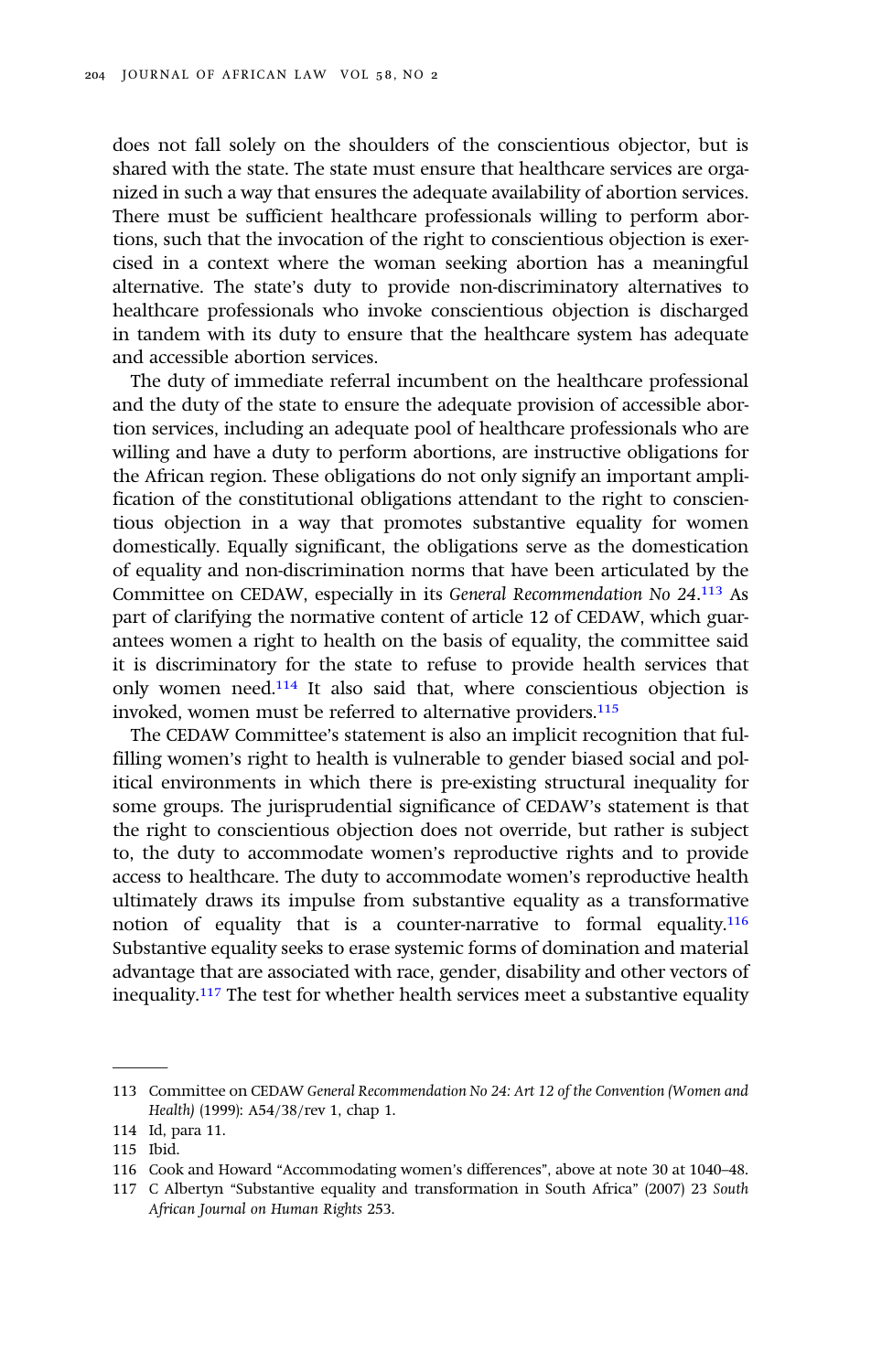standard is not whether the services treat men and women in identical ways according to a universally abstract standard, but whether they respond adequately to the particular needs of men as men and women as women in a context in which sex and gender differences are valued equally.<sup>118</sup>

The Colombian Constitutional Court's implicit commitment to substantive equality is evident not only in its insistence on accommodating women's reproductive health rights. It is also evident in the order made by the court that state organs with competences and responsibilities in the areas impacted by the decision, should not only take cognisance of it, but should implement it in a transparent way so that the rights and duties enunciated by the court become real. The order, which was framed as a structural interdict, required the respective organs of state to report to the court within a given period stating how they have complied with the decision. The emphasis placed by the court on ensuring that the rights and obligations attendant to conscientious objection should not only be reflected in sexual and reproductive programmes but should also become known to stakeholders, including women, is significant. It highlights the court's awareness that the tangibility of rights partly depends on whether they are implemented in a transparent way, and whether right-holders have knowledge of their rights. The Committee on Economic, Social and Cultural Rights, in its interpretation of the normative content of article 12 of the CESCR (the right to health) underscored the importance of awareness of rights and attendant services as one of the standards for determining whether healthcare services meet the requirement of accessibility.<sup>119</sup> The approach of the Colombian court also complements the approach of the European Court of Human Rights<sup>120</sup> and United Nations treaty monitoring bodies $121$  in requiring state parties that regulate abortion in a manner that recognizes abortion rights to put in place tangible frameworks for realizing any such rights.

Case T-388/09 frames the right to conscientious objection within a democratic polity that frowns upon majoritarianism, and is committed to respecting diversity and protecting political minorities and historically marginalized groups such as women in religiously and patriarchally dominated polities. The court highlighted that, within a polity which is committed to constitutionalism, the right to conscience, whether in the context of military

<sup>118</sup> Cook and Howard "Accommodating women's differences", above at note 30 at 1040–41.

<sup>119</sup> Committee on Economic, Social and Cultural Rights General Comment No 14: The right to the Highest Attainable Standard of Health (Art 12 of the Covenant) (11 August 2000): E/C12/2000/4, para 12(b).

<sup>120</sup> Tysiac v Poland (appln no 5410/03) [2007] 45 EHRR 42; A, B and C v Ireland (appln no 25579/05) [2010] ECHR 2032; RR v Poland (appln no 27617/04) ECHR (2011).

<sup>121</sup> KL v Peru (comm no 1153/2003), adopted 24 October 2005, UN GAOR, Human Rights Committee 85th session: UN doc CCPR/C/85/D/1153/2003 (2005); LC  $v$  Peru (comm no 22/2009): CEDAW/C/50/D/22/2009, Committee on the Elimination of Discrimination against Women (2011); and LMR v Argentina (comm no. 1608/2007): CCPR/C/101/D/168/2007, Human Rights Committee (2011).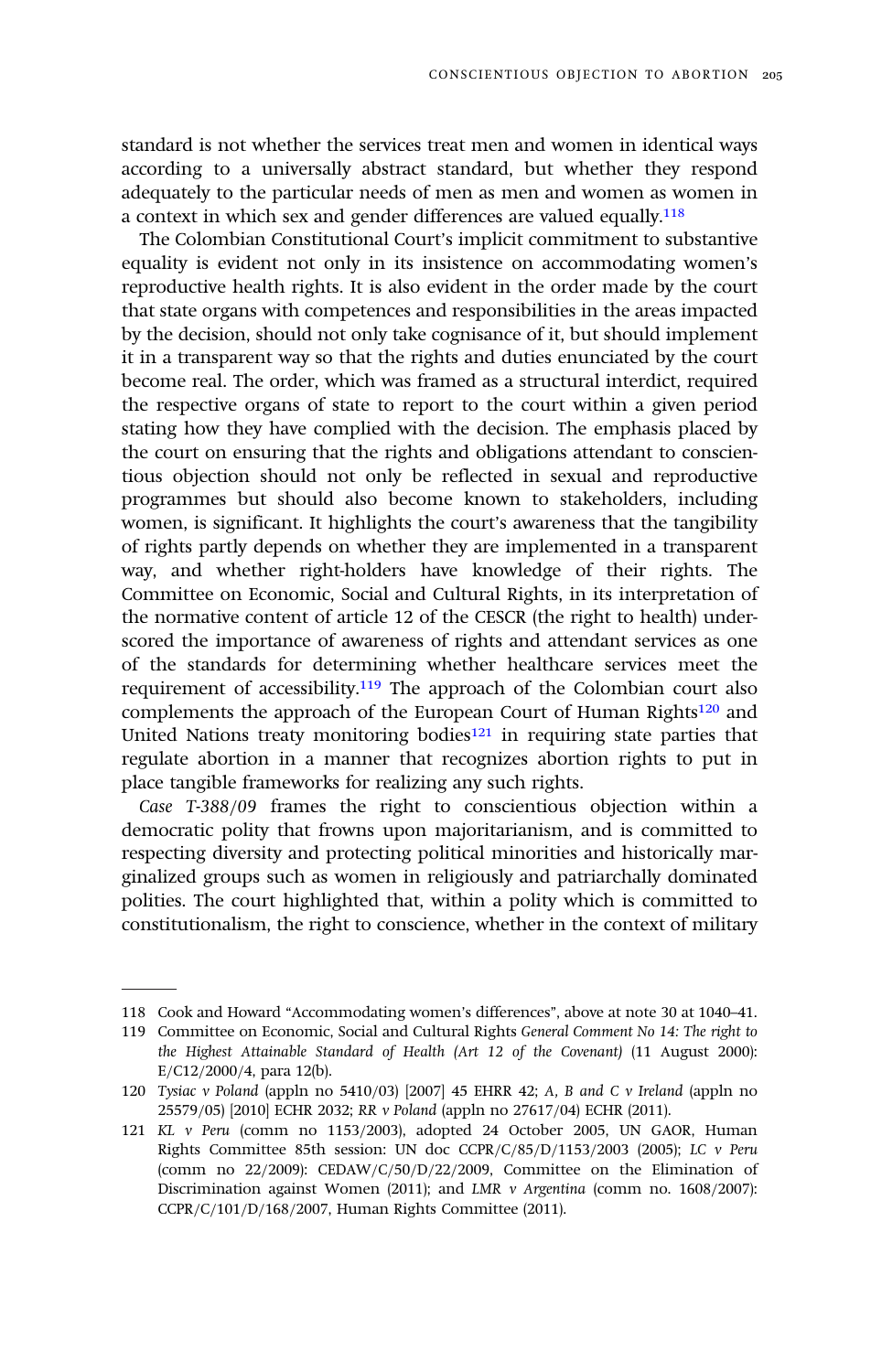service, education, employment or healthcare provision, must necessarily take into cognisance the essential character of the Colombian state as a plural democracy committed to promoting diversity.<sup>122</sup> Ultimately, the global importance of Case T-388/09 lies in its contribution towards developing judicial standards that recognize the right to conscientious objection, but subject to accommodating the fundamental rights of women seeking access to abortion, including their rights to health and life. The decision sought to ensure that the right to conscientious objection is not exercised in a manner that adversely and disproportionately impacts on the fundamental rights of women so as to render illusory any recognition of abortion rights under domestic law.

Rebecca Cook and Susannah Howard have argued that "accommodating women's differences in the abortion context requires learning how to reframe law and policies to construct an inclusive standard of equality that values sex and gender distinctions". <sup>123</sup> The decision of the Colombian Constitutional Court in Case T-388/09 is an important contribution towards redressing an historical imbalance and developing abortion laws that do not seek to discipline, but rather accommodate, women. In the African region, as suggested earlier, conscientious objection has not come to the fore, mainly on account of the lack of any meaningful implementation of abortion laws in the first place. Nonetheless, clarification of the attendant rights and obligations is no less needed, not least because the region has entered a period of liberalization of abortion laws, and has recognized abortion as a human right at the highest regional level. It is precisely after liberalization that conscientious objection can become yet another barrier to accessing abortion services. It is then that healthcare professionals who are strongly opposed to abortion are likely to attempt to claw back lost ground, often with the support of conservative religious institutions or groups, through abuse of the right to conscientious objection.124 This is confirmed, for example, by the South African experience with the implementation of CTOPA that was described earlier.

It might be argued that the duty of referral is tantamount to coercing, by constitutional fiat, conscientious objectors to agree with the rightness of abortion. In defence of pluralism, Nicholas Rescher has argued against the idea of viewing achieving consensus as a desideratum in a liberal society.<sup>125</sup> However, subjecting the right to conscientious objection to accommodate the fundamental rights of women poses no such danger. Case T-388/09 should not be remotely understood as an attempt to sanctify moral consensus through requiring dogmatic or absolute uniformity about the rightness of abortion.126 It is not a totalitarian attempt to negate the right to conscientious objection. On the contrary, Case T-388/09 constitutes a robust defence of pluralism and a

<sup>122</sup> Case T-388/09, above at note 9, para 5.1.

<sup>123</sup> Cook and Howard "Accommodating women's differences", above at note 30 at 1040.

<sup>124</sup> Id at 1085–87.

<sup>125</sup> N Rescher Pluralism: Against the Demand for Consensus (1993, Oxford University Press) at 2.

<sup>126</sup> Id at 2–3.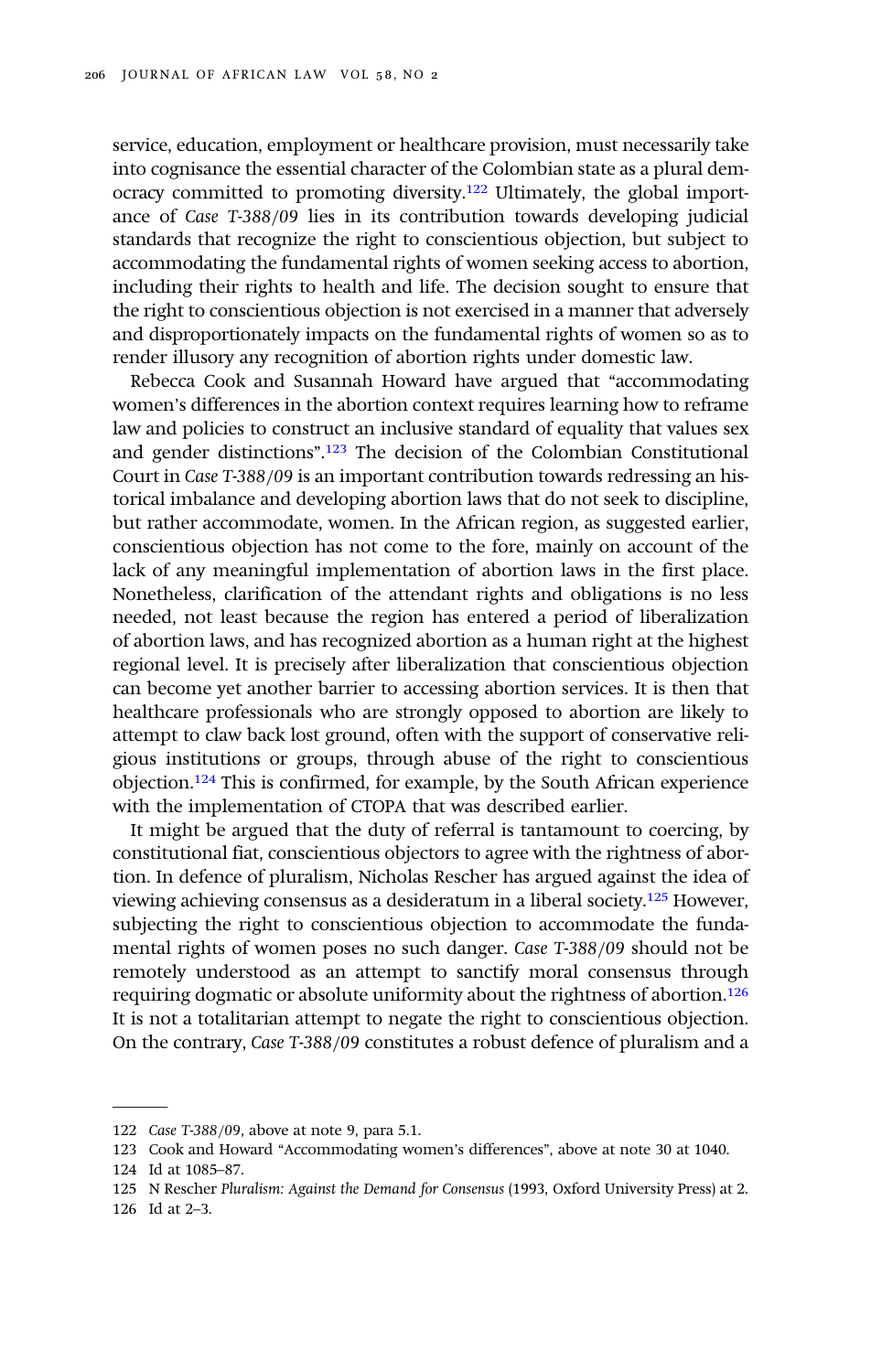rejection of dogmatic absolutism. It leaves intact different and opposing substantive moral positions about the rightness of abortion. However, while Case T-388/09 does not seek to require substantive consensus on abortion as a desideratum, it seeks and, indeed, requires a different kind of consensus: a Rawlsian "overlapping consensus" that is aimed at mutually accommodating rights and obligations in a liberal democracy.127

The Rawlsian overlapping consensus implicit in the approach of the court in Case T-388/09 is that pluralism and liberalism require people who have different and incommensurable comprehensive religious, political, moral or other beliefs to agree on the imperative of reaching consensus on a mutual accommodation of fundamental rights as a cardinal principle of justice and an integral part of organizing the basic structure of society, including its legal system.<sup>128</sup> As the court highlighted, to achieve a minimum level of social cohesion in a plural society, it is essential for conscientious objectors not to act in conformity with their own conscience in a way that disregards whether their actions have a disproportionately adverse effect on the exercise of the fundamental rights that are guaranteed to others.<sup>129</sup> An overlapping consensus puts diversity at the centre as something natural and rational in substantive morality, and yet subscribes to "restrained dissonance" as a way of achieving harmony in a diverse society, so that differences can be accommodated constructively without giving way to unbridgeable conflict.<sup>130</sup> Within this overlapping consensus, which in practice translates into a mutual reasonable accommodation, there is relational mutual respect for autonomy within a framework that is conducive to a peaceful and productive communal order.<sup>131</sup>

#### Protection of an individual's personal convictions

It was correct for the Colombian Constitutional Court to reiterate that freedom of conscience cannot be claimed by a group or by an institution. This is because, as the court observed, it is a right grounded in the most intimate and deeply-rooted convictions. Freedom of conscience is an individual rather than collective right, which requires a claimant to assert their individual convictions regardless of whether the convictions are shared by others. Although theistic and non-theistic beliefs are often shared with others and are not necessarily individualistic, the philosophy behind recognizing freedom of conscience is about recognizing agency and self-will precisely to ensure that individual autonomy is not subordinated to the authority of a group or a corporate body.<sup>132</sup> It would, therefore, be a contradiction in terms to recognize conscientious objection as a collective right. Furthermore, it goes without

<sup>127</sup> J Rawls Political Liberalism (2005, Columbia University Press) at 131–72.

<sup>128</sup> Ibid.

<sup>129</sup> Case T-388/09, above at note 9, para 5.1.

<sup>130</sup> Rescher Pluralism, above at note 125 at 3–4.

<sup>131</sup> Ibid.

<sup>132</sup> M Nussbaum Women and Human Development: The Capabilities Approach (2000, Cambridge University Press) at 188–89.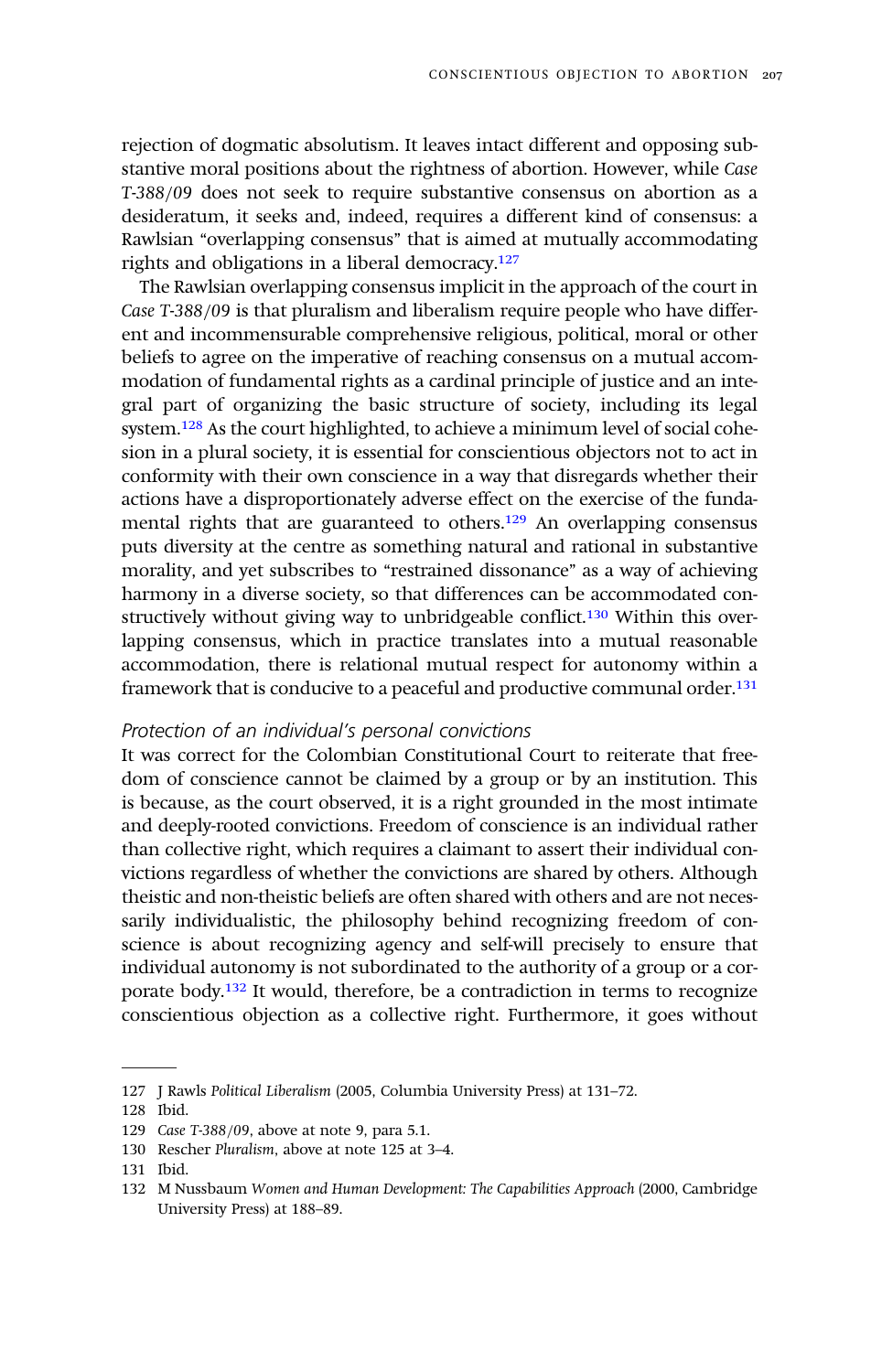saying that inanimate institutions and legal persons do not have "personal" convictions.133

# **CONCLUSION**

Case T-388/09 is ultimately about recognizing an overlapping consensus of the imperative of mutual co-existence in a liberal and heterogeneous society. It seeks to promote a transformative interpretation of human rights which ensures that the right to conscientious objection is not realized as an immunized interest. In plural democracies that acknowledge diversity, women's rights to abortion, which have been historically denied, should not suffer yet another denial, through invocations of overbearing rights to conscientious objection. When faced with an interface between the right to conscientious objection and the right to abortion, African domestic courts and institutions can do well to look, among other juridical resources, to the Colombian decision for the development of constitutional and human rights standards that are aimed at accommodating the fundamental rights of conscientious objectors with the equally fundamental rights of women seeking abortion. African regional treaty bodies have the same need. However belated, reform of the African regional human rights system to include a court with advisory and contentious jurisdictions,<sup>134</sup> indicates acceptance by African states that judicial interpretation has a crucial role to play in the authoritative interpretation and application of human rights protections under the African Charter system.

The Colombian decision is an important juridical resource and advocacy tool for human rights practitioners, civil society and non-governmental organisations that seek to promote women's sexual and reproductive health, including access to abortion as a human right. In Case T-388/09, the Colombian Constitutional Court adopted a judicial approach that is gender sensitive and transcended a classical liberal interpretation of rights by avoiding the trap of enunciating abortion rights in a manner which reduces them to a mere rhetorical flourish.<sup>135</sup> Application of abortion rights requires judicial awareness that rights holders will often be unable to realize the rights in the same way for the reason that they have different capabilities and are

<sup>133</sup> Dickens and Cook "The scope and limits of conscientious objection", above at note 95 at 72.

<sup>134</sup> Protocol to the African Charter on the Establishment of an African Court on Human and Peoples' Rights, adopted 10 June 1998 and entered into force 25 June 2004: OAU doc OAU/LEG/MIN/AFCH/PROT(I) rev 2. Once operational, a new court (the African Court of Justice and Human Rights) will supplant the African court as part of a merger between the African Court and the Court of Justice of the African Union: art 2 of the Protocol on the Statute of the African Court of Justice and Human Rights Merging the African Court on Human and Peoples' Rights, adopted 1 July 2008: Assembly/AU/Dec. 196 (XI).

<sup>135</sup> N Lacey "Feminist legal theory and the rights of women" in Knop (ed) Gender and Human Rights, above at note 10, 13 at 40–41.